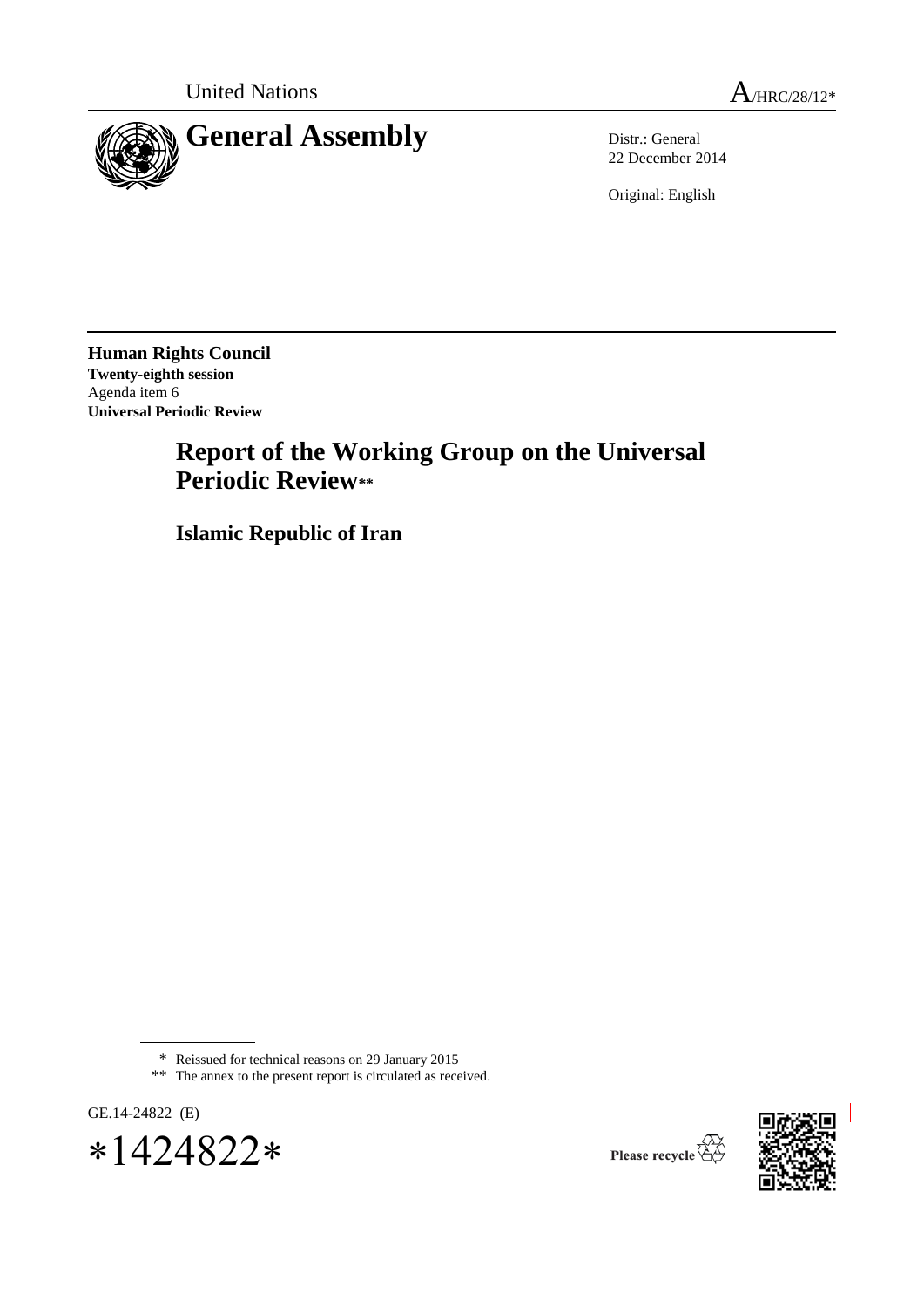# Contents

|       |           | Paragraphs | Page          |
|-------|-----------|------------|---------------|
|       |           | $1 - 4$    | 3             |
|       |           | $5 - 137$  | 3             |
|       | A.        | $5 - 15$   | $\mathcal{R}$ |
|       | <b>B.</b> | $16 - 137$ | 5             |
| H.    |           | 138–139    | 11            |
| Annex |           |            |               |
|       |           |            | 29            |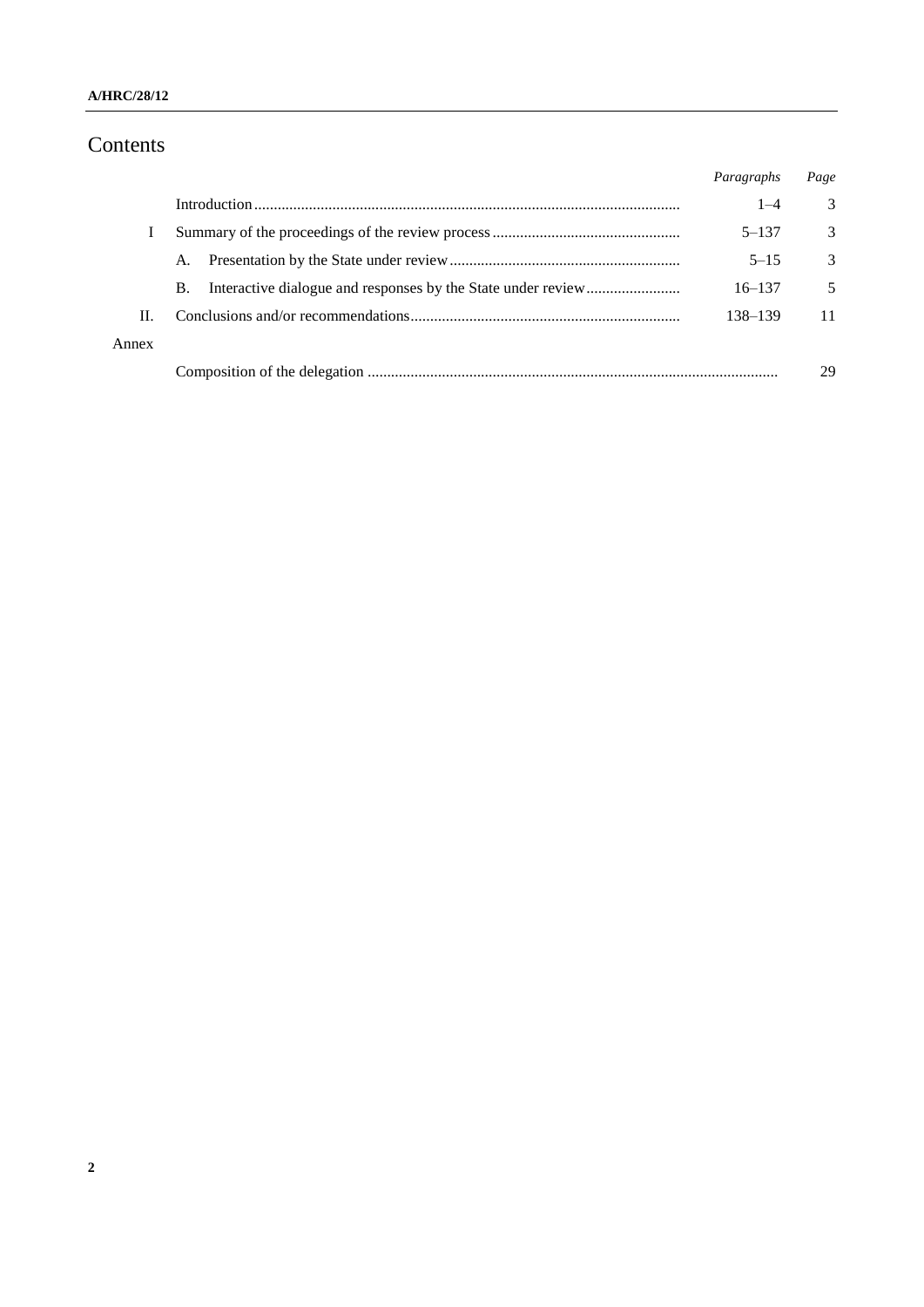# **Introduction**

1. The Working Group on the Universal Periodic Review, established in accordance with Human Rights Council resolution 5/1 of 18 June 2007, held its twentieth session from 27 October to 7 November 2014. The review of the Islamic Republic of Iran was held at the 9th meeting on 31 October 2014. The delegation of the Islamic Republic of Iran was headed by Mohammad Javad Ardeshir Larijani, Secretary of the High Council for Human Rights and advisor to the Chief of the Judiciary on International Affairs. At its 14th meeting, held on 4 November 2014, the Working Group adopted the report on the Islamic Republic of Iran.

2. On 15 January 2014, the Human Rights Council selected the following group of rapporteurs (troika) to facilitate the review of the Islamic Republic of Iran: Argentina, Romania and the Philippines.

3. In accordance with paragraph 15 of the annex to resolution 5/1 and paragraph 5 of the annex to resolution 16/21, the following documents were issued for the review of the Islamic Republic of Iran:

(a) A national report submitted/written presentation made in accordance with paragraph 15 (a) (A/HRC/WG.6/20/IRN/1);

(b) A compilation prepared by the Office of the United Nations High Commissioner for Human Rights (OHCHR) in accordance with paragraph 15 (b) (A/HRC/WG.6/20/IRN/2);

(c) A summary prepared by OHCHR in accordance with paragraph 15 (c) (A/HRC/WG.6/20/IRN/3).

4. A list of questions prepared in advance by Belgium, Canada, Czech Republic, Finland, Germany, Liechtenstein, Mexico, the Netherlands, Norway, Slovenia, Spain, Sweden, the United Kingdom of Great Britain and Northern Ireland, and the United States of America was transmitted to the Islamic Republic of Iran through the troika. These questions are available on the extranet of the universal periodic review (UPR).

# **I. Summary of the proceedings of the review process**

#### **A. Presentation by the State under review**

5. The head of the delegation stated that the Islamic Republic of Iran highly appreciated the UPR as a cooperative mechanism that considered human rights situations in all United Nations Member States on an equal footing, avoiding selectivity. It was essential to respect different values, traditions and cultures and to refrain from imposing specific lifestyles on others. He reiterated his country's solid commitment to the principles of multicultural universality in the domain of human rights.

6. Several ministries, relevant commissions of the Islamic Consultative Assembly and the judiciary had been actively involved in preparing the national report. Representatives of civil society had also been thoroughly consulted, and their comments had received due consideration.

7. The Islamic Republic of Iran had worked constantly, since the first cycle of the UPR, to further promote and protect human rights, inter alia, through cultural universalism. It had promulgated major policies, adopted new laws and regulations and set up new mechanisms. Human rights courses had been incorporated in public education programmes, and courses on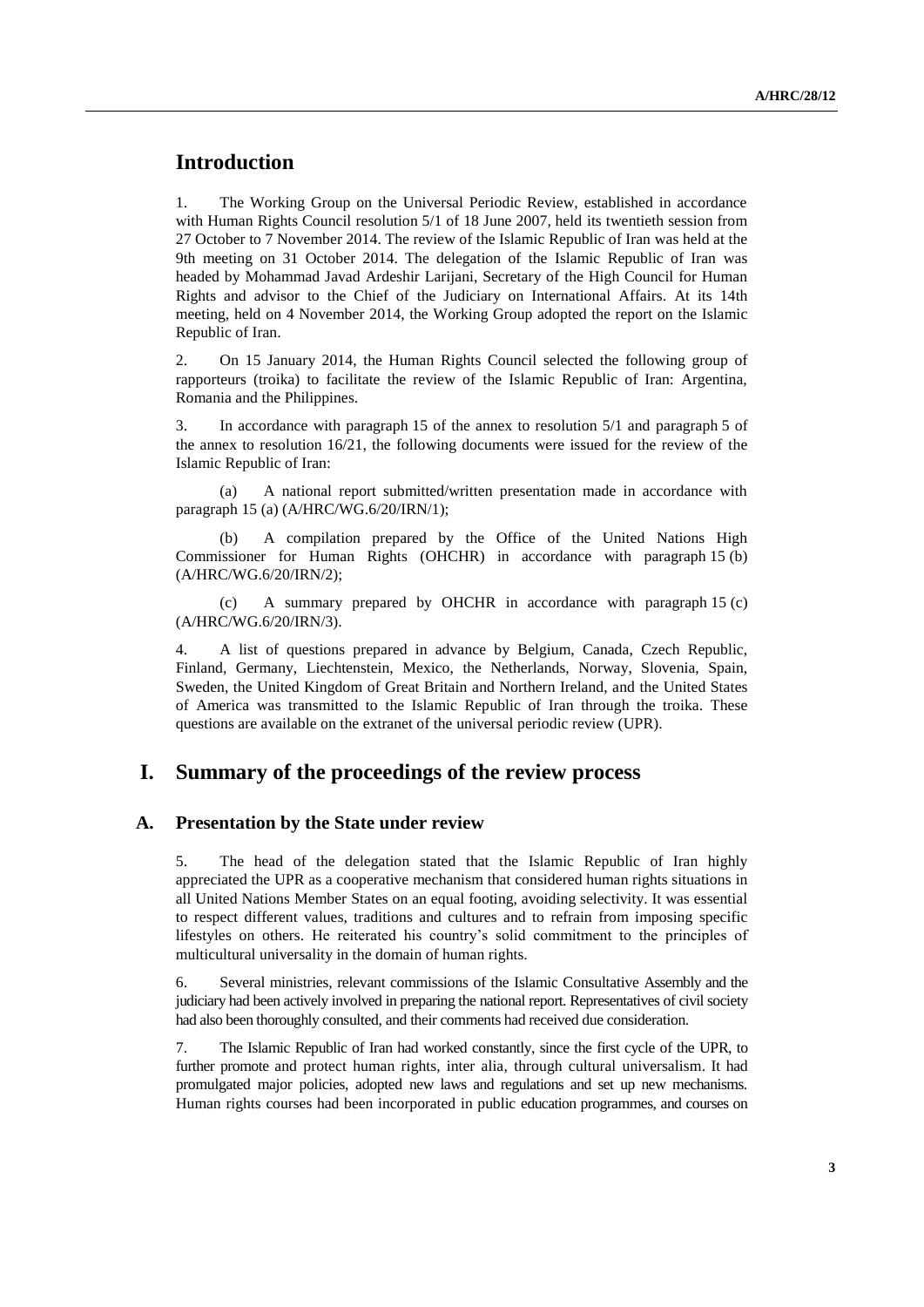human rights themes had been organized for judges, judiciary staff, prison aid workers, the police force, families and civil servants.

8. Since the Islamic Revolution in 1979, 35 nationwide democratic elections had been held with a view to involving nationals in governance, without any discrimination on grounds of race, colour, sex, language or religion. Opportunities had been provided for the promotion of NGOs, political parties and associations.

9. Economic, social and cultural rights had been promoted through the Global Health Scheme, the Mother and Child Care Plan, the National Health and Medication Network, the Family Doctors System and the National Immunity Programme. Almost 95 per cent of the rural population had access to free educational services.

10. Measures to protect the rights of vulnerable groups included the development of the Family Protection Law of 2013, the establishment of the Vice-Presidency Bureau for Women and Family Affairs, the Women's Employment Fund and the Women's Entrepreneurship and Self-Employment Grant Scheme. Women had also been provided with additional protection against violence and abuse.

11. In the area of children's rights, the head of the delegation highlighted the establishment of the National Focal Point on the Convention on the Rights of the Child (CRC), in 2012, the development of the Child and Adolescent National Statute, the Law on the Protection of Children Without Guardian and the Law on the Protection of the Rights of the Family, in 2014, and the signing of the Optional Protocol to the Convention on the Rights of the Child on the involvement of children in armed conflict (OP-CRC-AC), in 2011.

12. The judicial system was based on the principles of presumption of innocence, prohibition of any form of torture, court transparency, impartiality of judges, legality, compensation liability for faulty judgements, separation of political and press offences from ordinary crimes, in the interests of due process, and prohibition of arbitrary arrests. The independence of the judiciary was also secured through: constant and regulated supervision of the courts and other organizations affiliated to the judiciary; further strengthening of the Legal and Judicial Deputy Offices; establishment of the Deputy Office for the Prevention of Crime, the Deputy Office for Cultural Affairs, to promote a culture of respect for the law, and the Deputy Office for Information Technology and Communication, to ensure easy and rapid access to judicial bodies and to promote e-justice; additional specialized training courses for judges; and the establishment of free telephone-operated legal aid consultancy centres. The principle of due process of law, irrespective of race, religion, gender, ethnicity and other attributes, had been reiterated in the Constitution, the Code of Criminal Procedure and other laws.

13. The Islamic Republic of Iran continued to maintain that the appointment of a Special Rapporteur on the situation of human rights in Iran constituted a political, selective and unjust decision. Moreover, the imposition of sanctions and unilateral coercive measures impeded citizens' full enjoyment of human rights and were incompatible with the letter and spirit of human rights instruments.

14. The Islamic Republic of Iran renounced, as a victim of terrorism, all forms of violence, and called for more concerted international efforts to combat all forms of terrorism and extremism. The country cooperated closely with United Nations mechanisms and other States in the international campaign against drugs. The war on drug-trafficking had claimed the lives of nearly 4,000 Iranian border guards and members of the security forces over the past 34 years.

15. The Islamic Republic of Iran had provided sanctuary for more than 4 million refugees from neighbouring countries.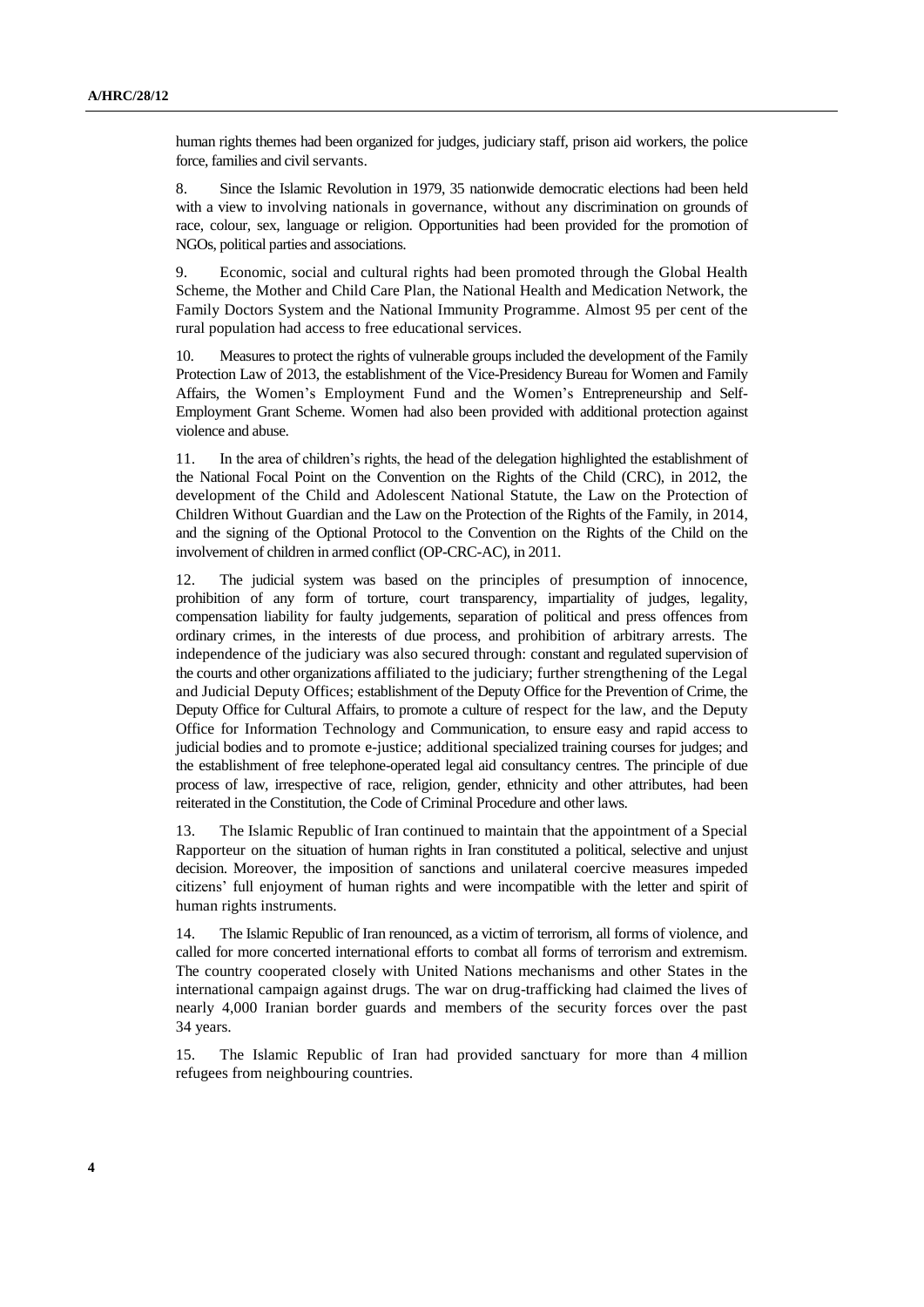#### **B. Interactive dialogue and responses by the State under review**

16. During the interactive dialogue, 104 delegations made statements. Recommendations made during the dialogue can be found in section II of the present report.

17. South Africa commended the advancement of socioeconomic rights, particularly in the fields of education and health.

18. Spain noted the continued use of cruel punishments such as flagellation, amputation and stoning.

19. Thailand welcomed progress in protecting the rights of vulnerable groups, especially women and children.

20. Egypt welcomed the establishment of the office of Vice-President for Women and Family Affairs.

21. The Sudan commended progress in the areas of education and protection of women's and children's rights.

22. Sweden welcomed the President's commitment to reduce media censorship and promote a less security-oriented atmosphere.

23. Switzerland deplored the increasing number of death penalty cases and emphasized the Government's responsibility to prevent executions.

24. The Syrian Arab Republic cautioned against basing human rights reviews on confrontation, politicization and double standards.

25. Tajikistan commended the steps taken to combat terrorism and drug trafficking.

26. Sri Lanka stated that the use of unilateral sanctions to impose policy change hindered the enjoyment of human rights.

27. The former Yugoslav Republic of Macedonia urged the Iranian authorities to release all political prisoners unconditionally.

28. Tunisia encouraged the Islamic Republic of Iran to expedite the drafting of the Charter of Citizens' Rights.

29. Turkmenistan commended the improvement in children's nutrition and the expansion of health services in rural areas.

30. The United Kingdom of Great Britain and Northern Ireland expressed concern about the death penalty, discrimination against minority religious groups and prison conditions.

31. The United States of America expressed concern about harassment of religious minorities and the detention of journalists.

32. Uruguay asked whether the CRC National Focal Point was mandated to align legislation with the Convention.

33. The Bolivarian Republic of Venezuela stated that unilateral sanctions violated the fundamental rights of the Iranian people.

34. Viet Nam welcomed the adoption of the Fifth National Development Plan and the general health and population policies.

35. Yemen commended the enactment of a number of laws aimed at supporting human rights.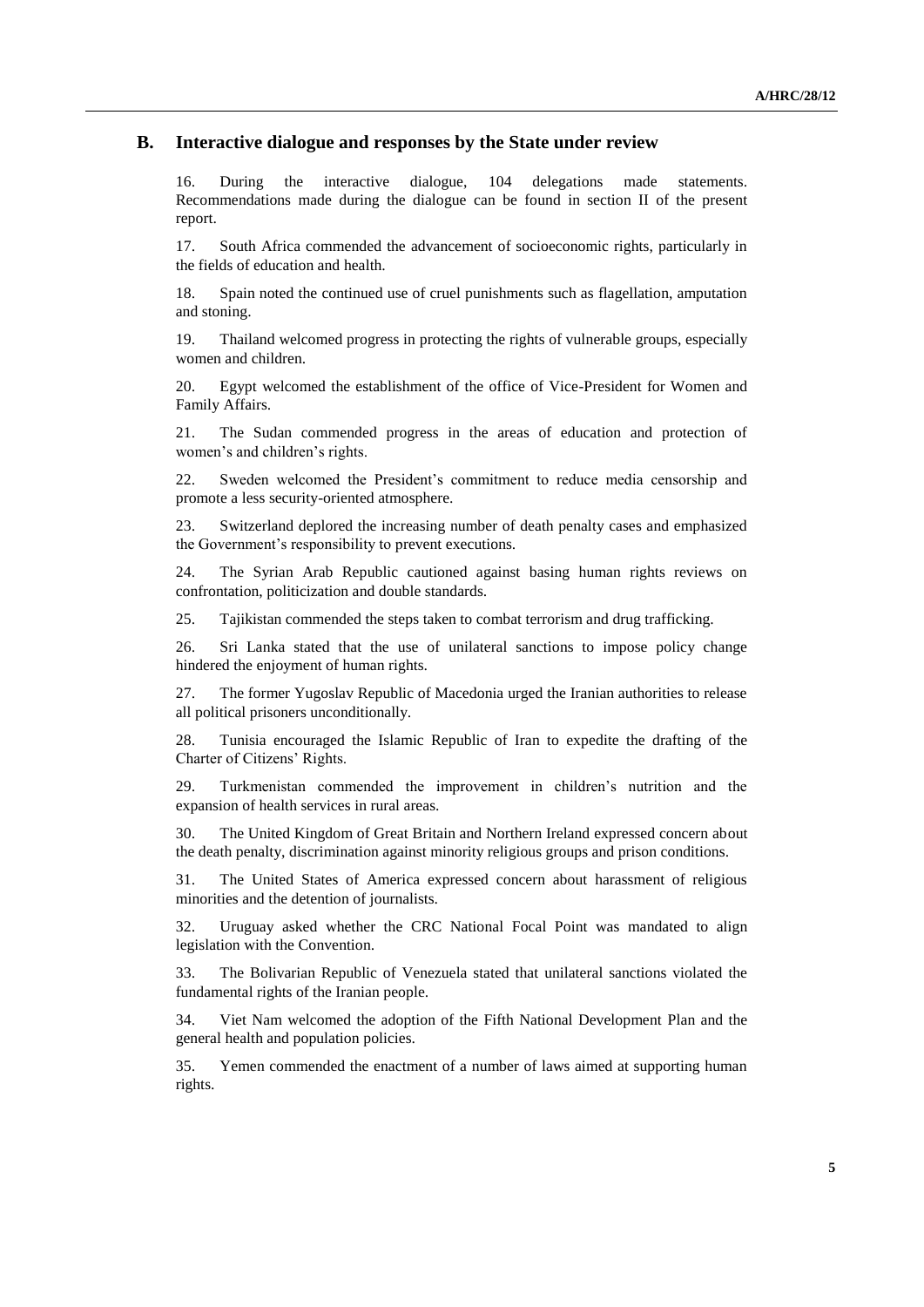36. Zimbabwe commended the organization of human rights training courses for Government officials, the judiciary and law enforcement officers.

37. Afghanistan expressed appreciation for the hosting by the Islamic Republic of Iran of Afghan refugees.

38. Algeria commended the adoption of the new Criminal Procedure Law.

39. Angola commended the promulgation of a law to protect children and adolescents deprived of parental protection or victims of neglect.

40. Argentina shared the concern expressed in Human Rights Council resolution 25/24 regarding the human rights situation in Iran.

41. Armenia commended the cultural and religious rights enjoyed by the country's Armenian minority.

42. Australia urged the country to implement measures promoting freedom of expression and non-discrimination.

43. Austria was concerned by increasing executions and reports of torture, ill-treatment and deaths in custody.

44. Bahrain expressed concern about reports of severe restrictions on the rights of religious and ethnic minorities.

45. Bangladesh noted that the country would likely meet most of the Millennium Development Goals.

46. Belarus noted the development of national institutions to protect the rights of the most vulnerable.

47. Belgium was concerned about the increase in executions, including of children.

48. Benin commended the new Criminal Procedure Law that would facilitate access to justice.

49. Bhutan commended measures to advance women's rights regarding education, health, employment and poverty.

50. The Plurinational State of Bolivia encouraged the Government to continue to strengthen human rights protection.

51. Bosnia and Herzegovina hoped that the country would develop its human rights protection system.

52. Brazil noted the recent progress, particularly regarding economic and social rights.

53. Brunei Darussalam commended the country's activities as Chair of the Non-Aligned Movement (NAM) Group.

54. Burkina Faso noted the creation of new mechanisms to protect human rights.

55. Burundi encouraged the country to continue its efforts to prevent human trafficking.

56. Canada expressed great concern at Iran's failure to apply standards of due process prior to the execution of Reyhaneh Jabbari.

57. Regarding freedoms of thought, religion, assembly and association, the delegation stated that the Islamic Republic of Iran had issued permits to 230 political parties, 400 labour and professional associations, and 60 minority religious associations. The organization of peaceful rallies and meetings was permissible under article 27 of the Constitution. On average, 300 gatherings and rallies were organized each year. Religious minorities could apply for permits for the establishment of associations to serve a variety of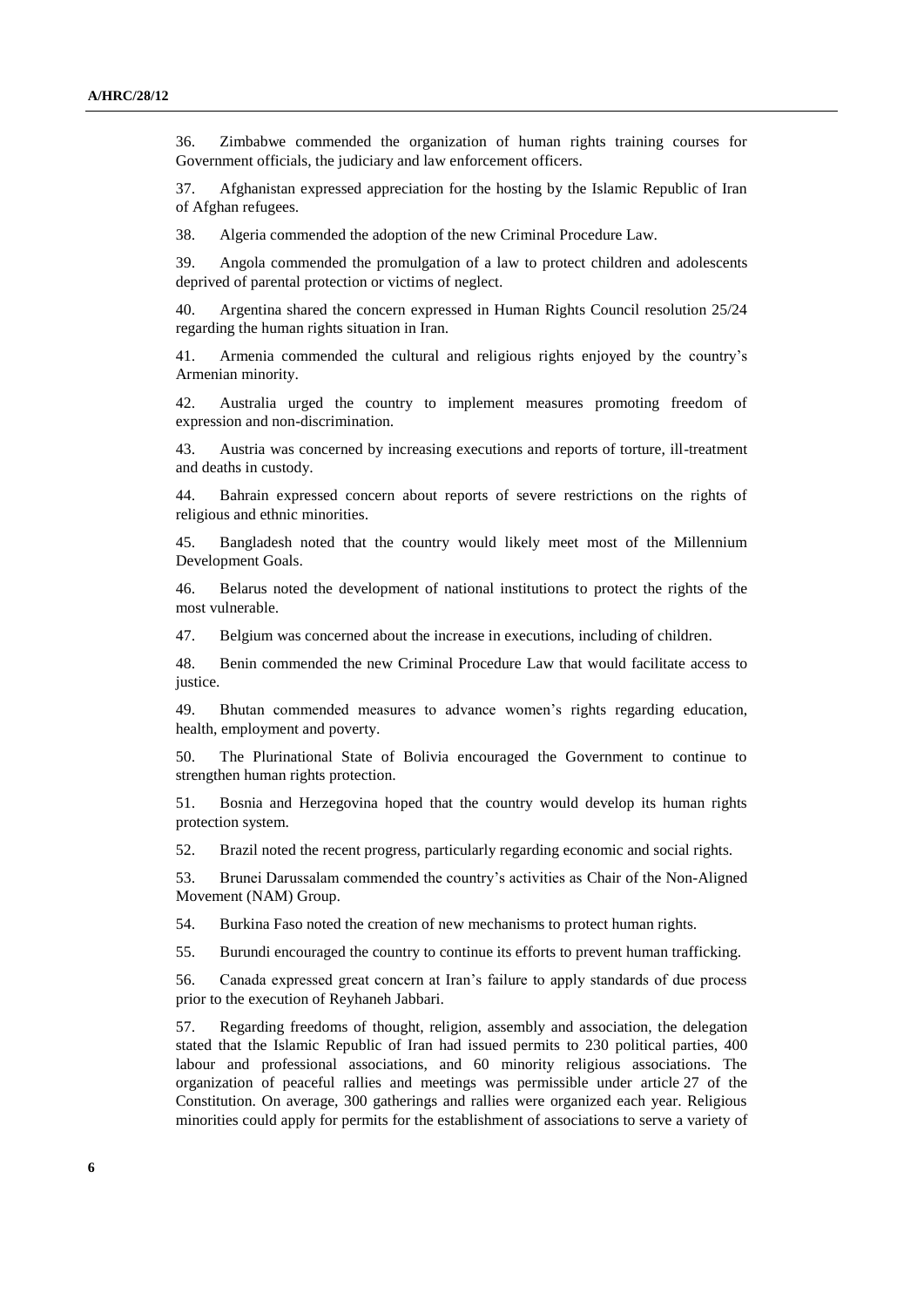purposes. To date, 53 associations had obtained permits. A total of 17,000 permits had been issued under administrative bylaws to NGOs working in a variety of areas.

58. President Rouhani had appointed a special assistant for ethnic and religious minority affairs. In addition, 335 members of ethnic communities had been appointed as highranking State, provincial and local officials and as ministers, vice-ministers, deputy ministers, governors general and local governors.

59. The Leader was chosen by the Council of Experts, while the members of the Council, the President, and members of Parliament and of city and village councils were chosen by direct popular vote. The average rate of participation in elections was 60 per cent. Votes had been cast by 72.8 per cent of eligible voters in the June 2013 presidential elections. All elections were conducted in accordance with article 25 of the International Covenant on Civil and Political Rights (ICCPR).

60. Considerable progress in promotion of the press had been achieved since the Government of Hassan Rouhani had assumed office. Article 4 of the Press Law stipulated that no governmental or non-governmental authority had the right to exert pressure on the press to publish material or articles or to otherwise exercise censorship and control over the press. The Law guaranteed freedom of expression provided that the rights of the general public were protected against insults, accusations and other infringements.

61. The Constitution provided for the participation of a jury in the proceedings of the press and media courts. Article 10 of the Press Law entrusted supervision of the press, news agencies and websites to a seven-member body whose composition was designed to prevent the Government from exerting pressure on the press. About 6,100 publications were currently registered and there were 400 news agencies and websites. About 30 per cent of the publications were distributed at border regions, and some of them were printed in local languages.

62. The 2013 Islamic Criminal Code incorporated many innovative ideas aimed at guaranteeing the rights of all. Female officers had been trained in investigation and interrogation. NGOs could be involved in hearings and attorneys were present at all stages of the investigations and hearings. Judges were required to take full account of the reasoning of female defence counsel. A Family Protection Law had been enacted.

63. No one in the Islamic Republic of Iran was arrested and detained on account of their views and beliefs. Where persons were arrested, they were given a fair hearing in the presence of defence counsel and the charges against them were quashed in many cases. Statistics showed that rates of conviction were quite low, compared with many other countries, and that the accused enjoyed better treatment.

64. Referring to religious minorities, the delegation stated that Iranians of all religious and social minorities enjoyed the right to profess and practise their culture and religion and to speak their language. Although religious minorities accounted for less than 0.2 per cent of the population, they were represented by five members of Parliament, who held guaranteed seats for minorities. Subsidies were allocated from the annual budget to religious minority associations to promote their beliefs and traditions.

65. In accordance with article 13 of the Constitution, members of all minorities were granted freedom to practise their creed and traditions, to receive education in their language, to publish books and newspapers and to exercise other civil liberties.

66. The Constitution provided for equal opportunities for men and women in employment and administration of the State's governance. The Law on the Rights and Responsibilities of Women and the Law on the Protection of the Family both provided for the promotion and protection of women's rights. Article 230 of the Fifth Economic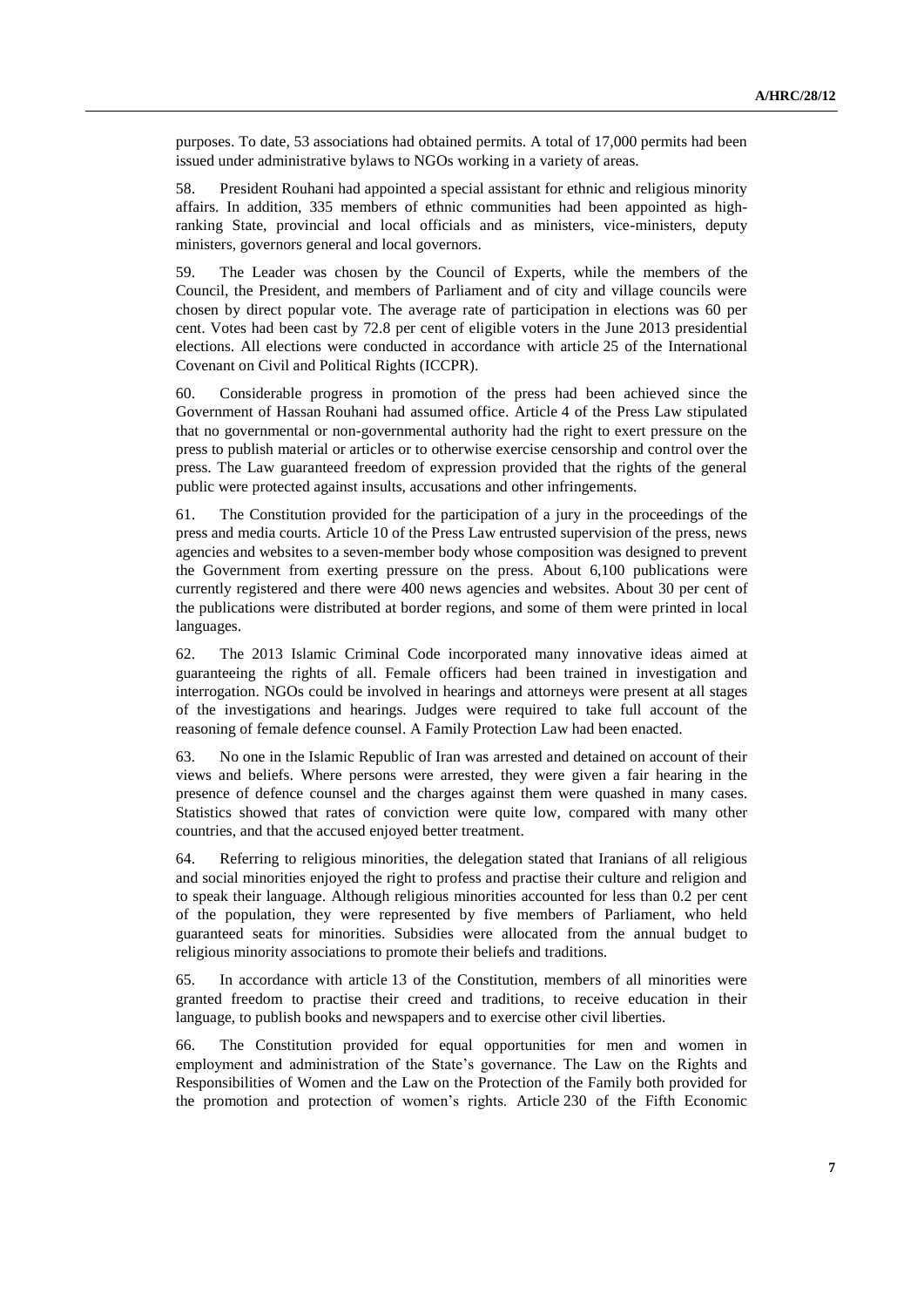Development Plan called for the development of a Global Plan for the Promotion of Family and Women Affairs.

67. Maternity leave for women had been increased to nine months. Forced marriage was subject to imprisonment and such marriages were legally null and void. A bill on Protecting the Security of Women against Violence had been submitted to Parliament; its aim was to reduce sporadic violence against women. Women police and specialized consultants were being trained for the same purpose.

68. There were currently nine women members of Parliament and a marked increase had been recorded in the candidacy rate for women.

69. Chad condemned the economic sanctions imposed on the country, which required assistance from the international community.

70. Chile was concerned by the lack of adequate protection and promotion for some human rights.

71. China called upon the international community to examine human rights in the country objectively.

72. Costa Rica was concerned by the use of the death penalty for minors.

73. Cuba noted the progress made by the country in areas such as health and education.

74. Cyprus encouraged the Government to ensure functionality for monitoring and reporting mechanisms regarding the violations of children's rights.

75. The Czech Republic thanked the delegation for its informative interventions.

76. The Democratic People's Republic of Korea commended the achievements regarding economic, social and cultural rights.

77. Denmark was concerned by reported threats and discrimination towards minorities, particularly the Baha'i community.

78. Djibouti welcomed the fruitful exchanges between OHCHR and the Islamic Republic of Iran.

79. The State of Palestine noted the measures to combat poverty, yet regretted poor health insurance coverage.

80. Eritrea noted the ongoing challenges, including economic sanctions that impacted on citizens' well-being and economic rights.

81. Estonia encouraged cooperation with special procedures mechanisms and urged the Islamic Republic of Iran to ensure domestic protection for human rights defenders.

82. Ethiopia noted the promotion and protection of minority religious groups, including their participation in decision-making.

83. Finland expressed regret that Reyhaneh Jabbari's case had not been retried, and condemned her execution.

84. France expressed concern about the justice system, and in particular recourse to the death penalty.

85. Germany asked about preventing early and forced marriage, and progress on the Citizens' Rights Charter.

86. Ghana took note of the appointment of the focal point for CRC and the legislation to protect children's rights.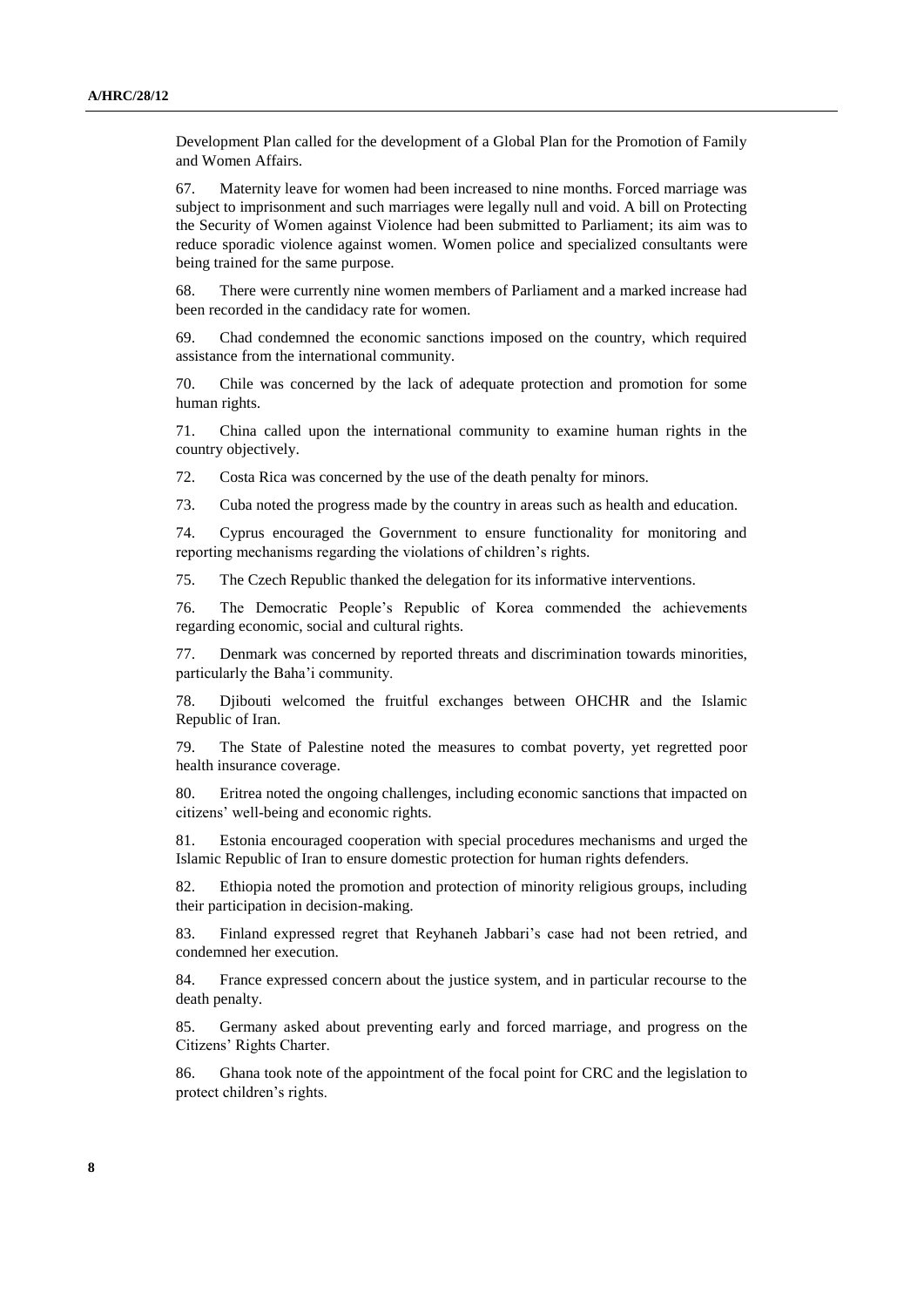87. Greece requested information on the Charter of Citizens' Rights, and expressed concern about women's rights.

88. Guatemala noted the adoption of national human rights instruments, and expressed concern about the constitutional definition of racial discrimination.

89. Hungary noted with concern the lack of improvement for religious and ethnic minorities.

90. Iceland noted the prevalence of the death penalty, and its application to children, in particular.

91. India welcomed mechanisms and legislative reform towards protecting vulnerable persons, and cooperation with international mechanisms.

92. Indonesia appreciated the country's commitment to human rights, and felt that further progress could be made.

93. Iraq commended the adoption of a Statute on Methods of Monitoring Police Detention Centres.

94. Ireland was concerned about the situation of religious minorities and the use of the death penalty.

95. Israel regretted corporal punishment of children, gender-based violence and promotion of harmful marriage practices.

96. Italy noted the country's commitment to the UPR process.

97. Japan noted Iran's commitment towards human rights, women's participation in society and freedom of expression.

98. Kazakhstan appreciated the measures taken on women's and children's rights, and called for strengthened cooperation with international instruments.

99. Kuwait welcomed the measures taken on behalf of persons with disabilities.

100. The Lao People's Democratic Republic noted efforts to protect vulnerable groups and eradicate poverty.

101. Latvia expressed concern that no special procedure had recently been invited to visit the country.

102. Lebanon commended action to protect the rights of women, children and persons with disabilities.

103. Lithuania commended the Charter of Citizens' Rights, expressing concern regarding systematic human rights violations.

104. Luxembourg noted the alarming use of capital punishment and violations of rights of religious minorities.

105. Malaysia commended progress regarding national legislation and policies, and encouraged efforts to establish a national human rights institution (NHRI).

106. Mali welcomed efforts to implement previously accepted recommendations, and economic and social achievements.

107. Mauritania commended the drafting of a Comprehensive Plan for the Promotion of Women and Family Issues.

108. Montenegro noted legislative reform, the improved status of persons with disabilities, and the ratification of OP-CRC-SC.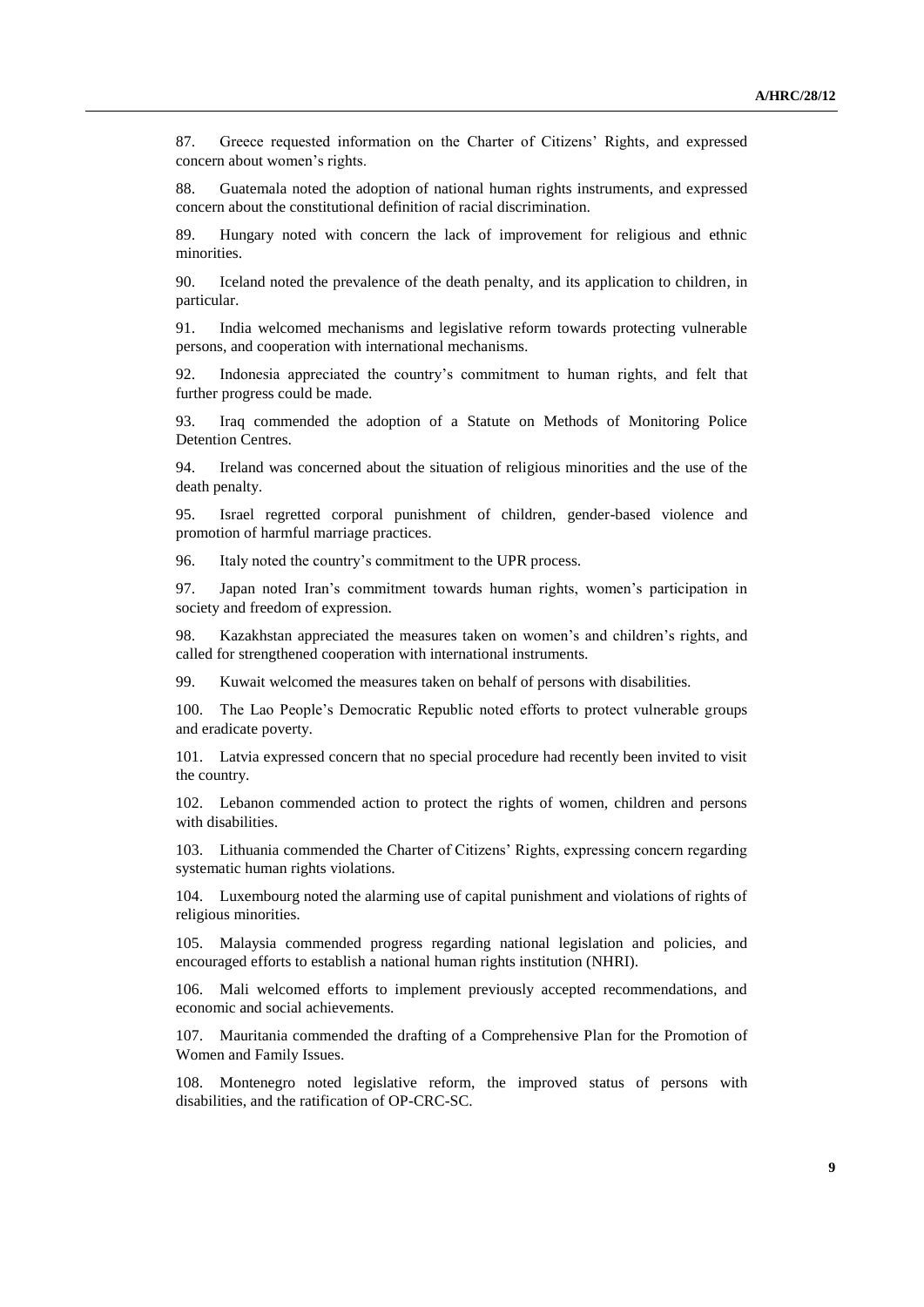109. Myanmar noted the attainment of the Millennium Development Goals ahead of 2015.

110. The Netherlands firmly opposed the death penalty and noted the lack of significant improvement.

111. New Zealand welcomed the country's engagement with the UPR process and cooperation on shared concerns.

112. Nicaragua noted legislative reform and attainment of the Millennium Development Goals and warned against politicization of the UPR process.

113. Niger noted legislation to protect women, promote equality and provide social services and encouraged international cooperation.

114. Nigeria encouraged ongoing efforts towards improving children's rights, access to health and administration of justice.

115. Norway expressed concern regarding capital punishment, freedom of expression and discrimination against religious minorities.

116. Oman commended the incorporation of the Millennium Development Goals in development plans and the enhancement of women's role in society

117. Pakistan commended progress regarding criminal procedure and child protection laws, judicial bodies and social policies.

118. Paraguay welcomed the signature of OP-CRC-AC, noted the national instruments and the need to protect women's rights.

119. Peru noted new polices and asked for information regarding the criteria for recognizing religious minorities.

120. Poland encouraged cooperation with international instruments, expressing concern about executions and discrimination against vulnerable groups.

121. Portugal welcomed progress towards an NHRI and expressed regret at gender discrimination, domestic violence and capital punishment.

122. Qatar commended the inclusion of human rights in school curricula and the organization of human rights training courses for Government officials.

123. The Republic of Korea welcomed the drafting of the Charter of Citizen's Rights and legislative developments.

124. Romania noted updated legislation and requested information on the internal consultations for the Charter of Citizens' Rights.

125. The Russian Federation noted the new laws to protect children and the measures to protect the family.

126. Senegal noted significant political, judicial and legislative progress and advances in children's and women's rights.

127. Sierra Leone commended the Five Year Development Plan and encouraged abolition of the death penalty.

Singapore noted adoption of OP-CRC-AC and national laws and encouraged continued international cooperation.

129. Slovakia encouraged progress on women's rights, the freedom of the media and access to information.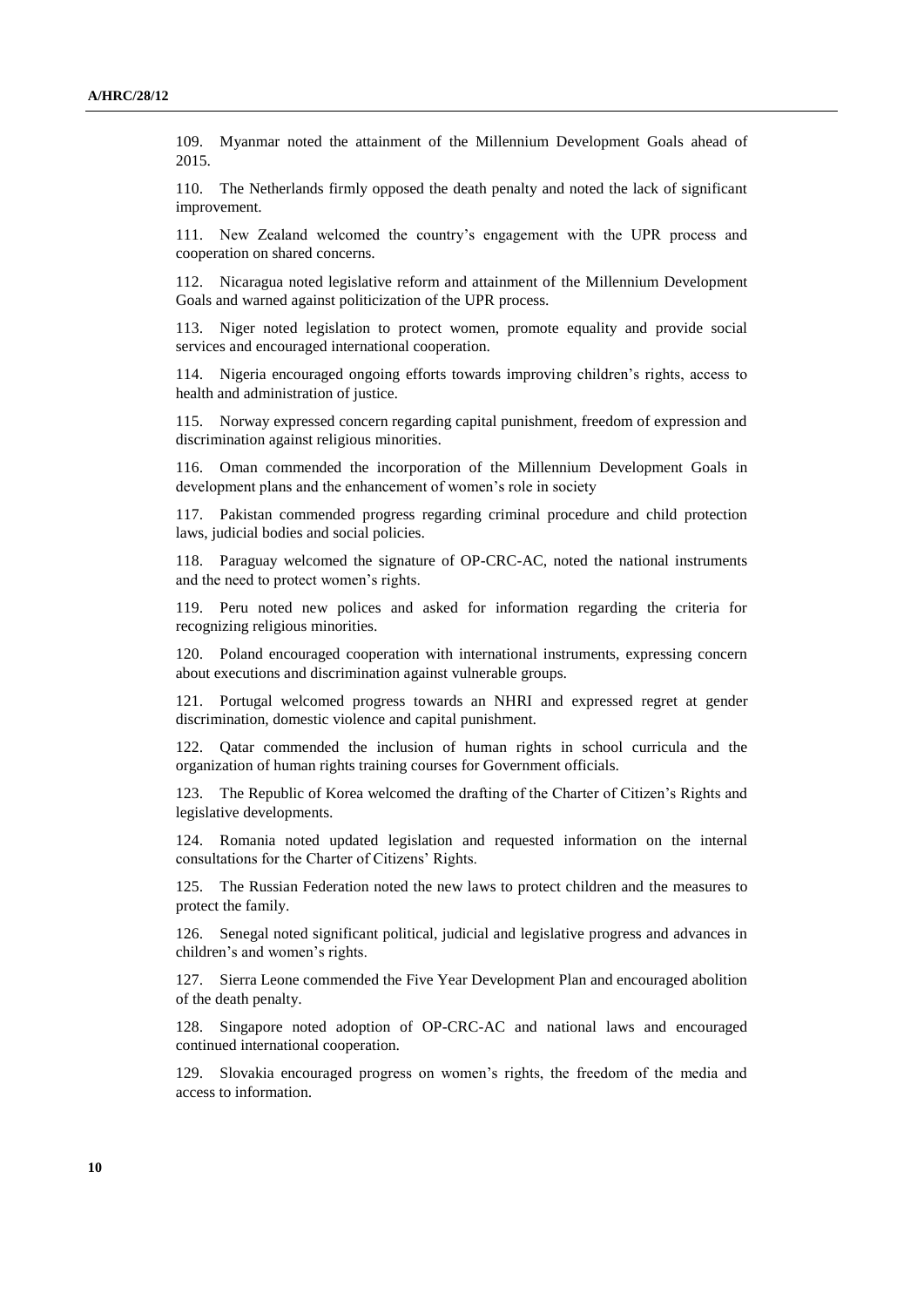130. Slovenia welcomed the appointment of women to senior positions, but expressed concern at trafficking in women.

131. Uzbekistan commended legislative and institutional measures reforming the criminal procedural system.

132. Mexico welcomed the Charter of Citizens' Rights, legislation on nationality and progress in women's rights.

133. The head of the Iranian delegation said that the Islamic Republic of Iran would take all recommendations seriously and would submit a written reply to States that had asked specific questions.

134. With regard to the recent execution of Reyhaneh Jabbari, the head of delegation stated that the accused had been indicted with first-degree murder entailing the death penalty, after about seven years of legal proceedings at all levels, during which she had been defended by counsel. Pursuant to the *qisas* system under Islamic criminal law, the closest relatives of the victim determined whether the death penalty should be executed. The judicial authorities had persistently attempted to persuade the victim's son to forgive the perpetrator, but he had refused, largely on account of the media propaganda, which had accused his father of violent rape, while the claim by the defence has not been established by the court.

135. With regard to homosexuality, he pointed out that homosexuality had been subject to prosecution in most Western countries in the not too distant past.

136. Minorities, including Baha'is, enjoyed a full range of opportunities and privileges under citizenship contracts. It was a paradoxical situation that certain States were perfectly willing to deprive the whole nation of Iran of basic rights through unwarranted and discriminatory sanctions, but were deeply concerned about the status of Baha'i citizens.

137. The head of delegation reiterated his objection to the imposition of specific lifestyles under the banner of human rights. The UPR should be based on impartiality and respect for multiculturalism.

## **II. Conclusions and/or recommendations**\*\*

138. **The following recommendations will be examined by the Islamic Republic of Iran, which will provide responses in due course, but no later than the 28th session of the Human Rights Council in March 2015:**

138.1 **Ratify the conventions to which it is not yet a party (Niger);**

138.2 **Accede to the Second Optional Protocol to the International Covenant on Civil and Political Rights aimed at the abolition of the death penalty (ICCPR-OP2) (Benin); ratify ICCPR-OP2 (Portugal);**

138.3 **Accede to the Convention on the Elimination of All Forms of Discrimination against Women (CEDAW) (Czech Republic);**

138.4 **Ratify CEDAW and the Convention against Torture and Other Cruel, Inhuman or Degrading Treatment (CAT) (the former Yugoslav Republic of Macedonia);** 

<sup>\*\*</sup> Conclusions and recommendations have not been edited.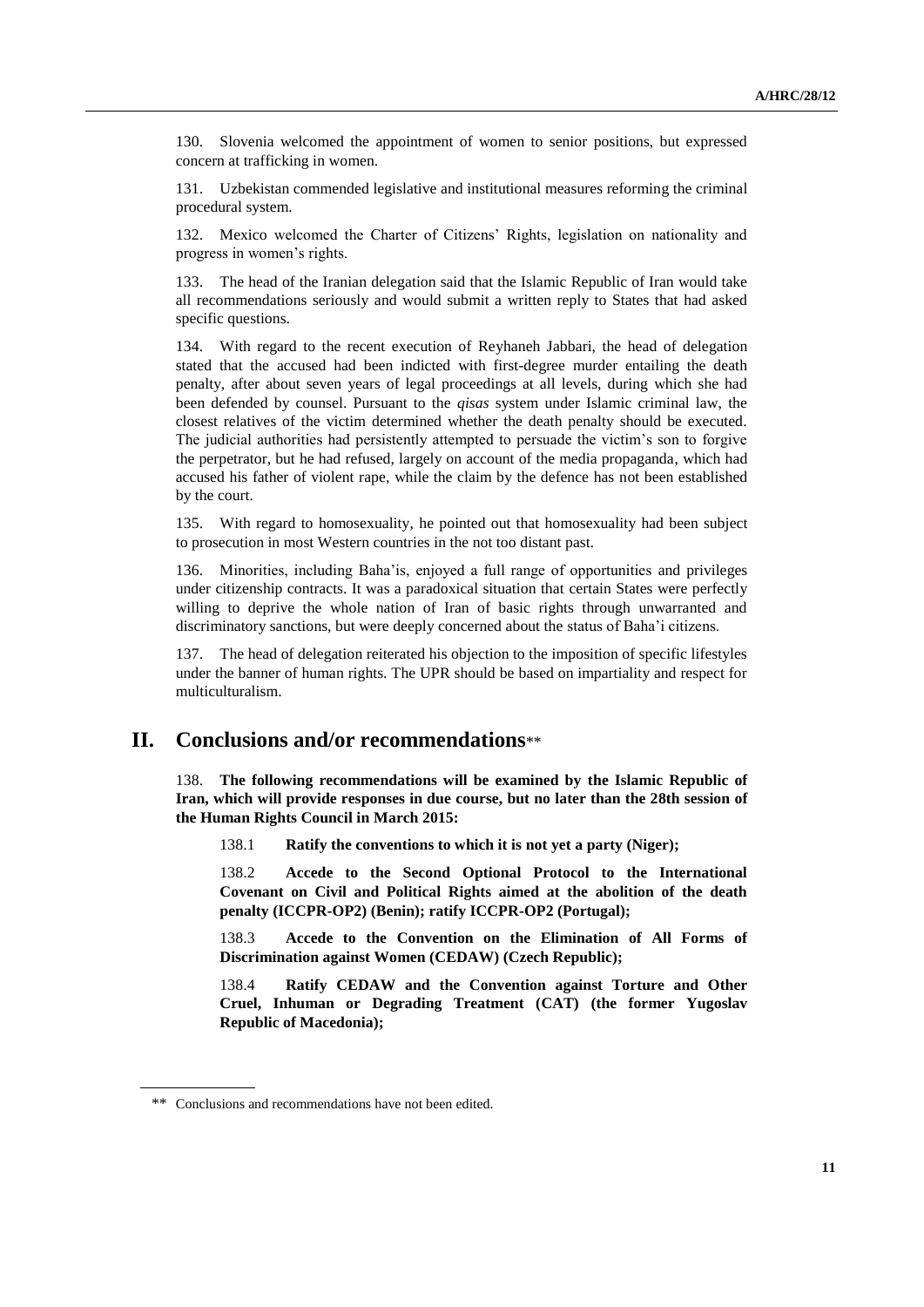138.5 **Continue efforts to strengthen the legal framework, including by realizing its commitment to ratify CEDAW and CAT (Indonesia);** 

138.6 **Consider ratifying CEDAW, CAT, the International Convention on the Protection of the Rights of All Migrant Workers and Members of Their Families (ICRMW), ICCPR-OP2 and the International Convention for the Protection of All Persons from Enforced Disappearance (ICPPED) (Sierra Leone);**

138.7 **Consider ratifying the Convention on the Elimination of All Forms of Discrimination against Women, the Optional Protocol thereto and the Convention on the Protection of the Rights of All Migrants and the Members of Their Families (Burkina Faso);**

138.8 **Consider ratification or accession to CEDAW, ICRMW, CAT and ICPPED (Peru);**

138.9 **Ratify CEDAW and repeal all laws that permit gender discrimination (Iceland);**

138.10 **Ratify the Convention on the Elimination of All Forms of Discrimination against Women, the Convention against Torture and Other Cruel, Inhuman or Degrading Treatment or Punishment and its Optional Protocol (Estonia);**

138.11 **Ratify the Convention on the Elimination of All Forms of Discrimination against Women (Uruguay) (Ghana) (Poland);**

138.12 **Step up its efforts to ensure equal treatment of women and girls, particularly by ratifying the Convention to Eliminate All Forms of Discrimination against Women (Thailand);** 

138.13 **Accede to CAT and the Optional Protocol thereto (OP-CAT) (Czech Republic); ratify CAT and OP-CAT (Uruguay);**

138.14 **Ratify the Convention against Torture and Other Cruel, Inhuman or Degrading Treatment or Punishment (Ghana) (Guatemala) (Poland);**

138.15 **Ratify CAT as soon as possible (Austria);**

138.16 **Sign and ratify CAT (Spain);**

138.17 **Ratify core international human rights conventions, in particular CAT and CEDAW (Latvia);**

138.18 **Reconsider the general reservation on the Convention on the Rights of the Child, with the aim of lifting it, and fully accede to the three Optional Protocols to CRC (Burkina Faso);**

138.19 **Reconsider its reservations to the Convention on the Rights of the Child (Ghana);**

138.20 **Consider the possibility of acceding to the International Convention on the Rights of Migrant Workers and Members of Their Families (Egypt);**

138.21 **Ratify the International Convention for the Protection of All Persons from Enforced Disappearance (Uruguay) (Ghana);**

138.22 **Ratify the Rome Statute of the International Criminal Court (Estonia);**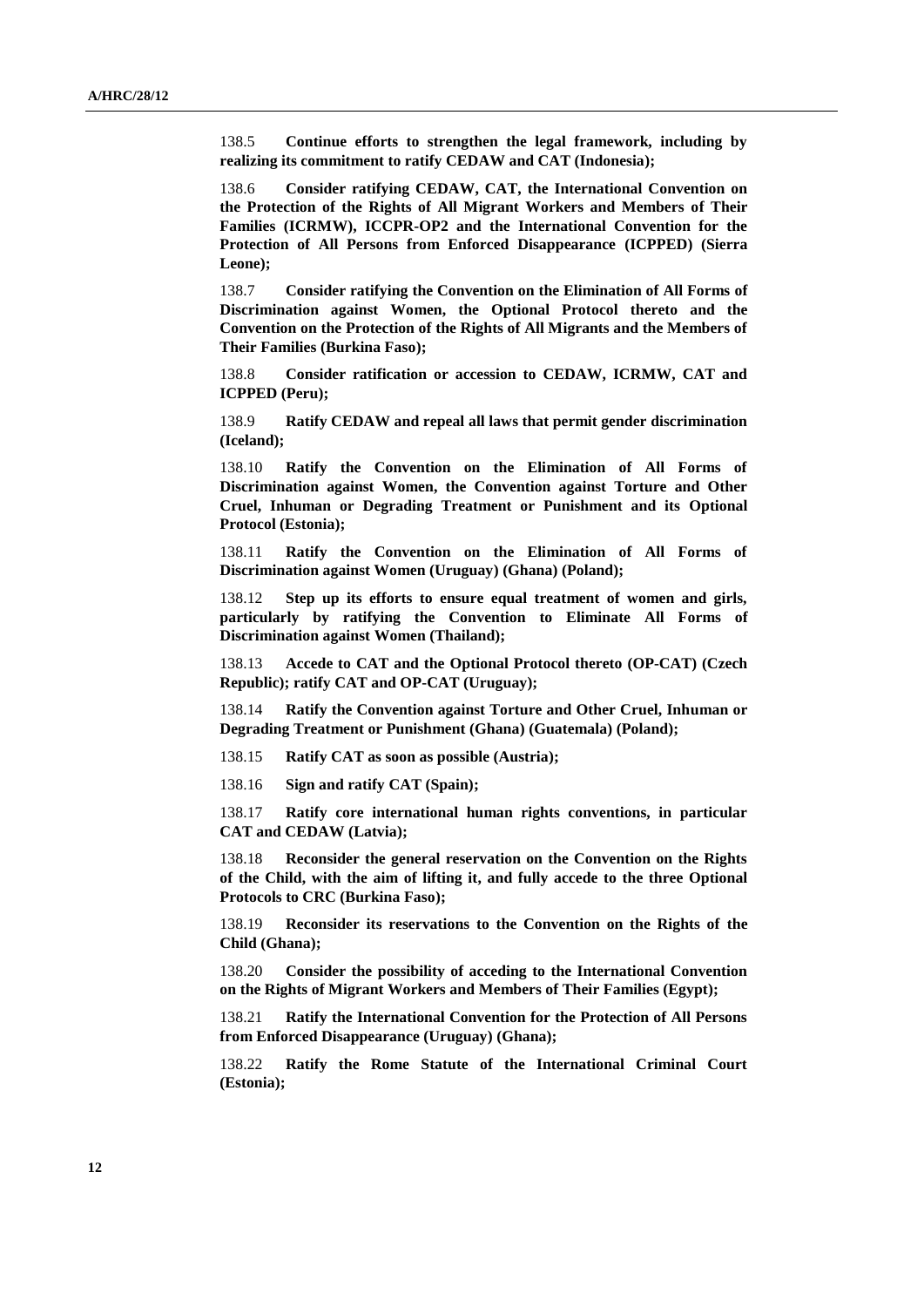138.23 **Ratify the Rome Statute of the International Criminal Court and fully align its national legislation with all obligations under the Rome Statute (Latvia);**

138.24 **Ratify and align its national legislation with the Rome Statute (Slovenia);**

138.25 **Strengthen its national legislation in accordance with the international treaties that it has ratified (Burkina Faso);**

138.26 **Continue to strengthen its domestic legal framework and implement its international human rights obligations (Singapore);**

138.27 **Consider introducing specific provisions in the Islamic Penal Code about investigation, prosecution and punishment of perpetrators of domestic violence (Portugal);**

138.28 **Make all efforts to guarantee and to protect the rights and freedoms enshrined in the international instruments the country is a party to (the former Yugoslav Republic of Macedonia);**

138.29 **Accelerate the exercise to finalize the Charter of Citizen's Rights in order to enhance its human rights institutional framework (Zimbabwe);**

138.30 **Intensify its efforts in the area of institutional and legislative development (Angola);**

138.31 **Continue its efforts to strengthen the framework for the protection and promotion of human rights (Kazakhstan);** 

138.32 **Proceed with the Bill for the establishment of the national human rights institution (South Africa);** 

138.33 **Continue to strengthen its national human rights mechanisms, including through finalizing the process aimed at ensuring the conformity of the national human rights institution with the Paris Principles (Egypt);**

138.34 **Continue its efforts for the establishment of the national human rights institution (Sudan);** 

138.35 **Speed up the procedures concerning the establishment of a national human rights institution in accordance with the Paris Principles (Tunisia);** 

138.36 **Establish promptly an independent national human rights institution in conformity with the Paris Principles (Chile);**

138.37 **Continue strengthening institutional frameworks, including by finalizing the bill on an NHRI in line with the Paris Principles and the National Strategic Action Plan on Human Rights (Indonesia);** 

138.38 **Establish an NHRI in conformity with the Paris Principles and provide it with the resources it requires for the effective performance of its functions (Mauritania);**

138.39 **Establish the national human rights commission in conformity with the Paris Principles (Niger);**

138.40 **Promptly approve legislation establishing an NHRI in full compliance with the Paris Principles (Portugal);**

138.41 **Complement the efforts necessary to the establishment of the national human rights institution in line with the Paris Principles (Qatar);**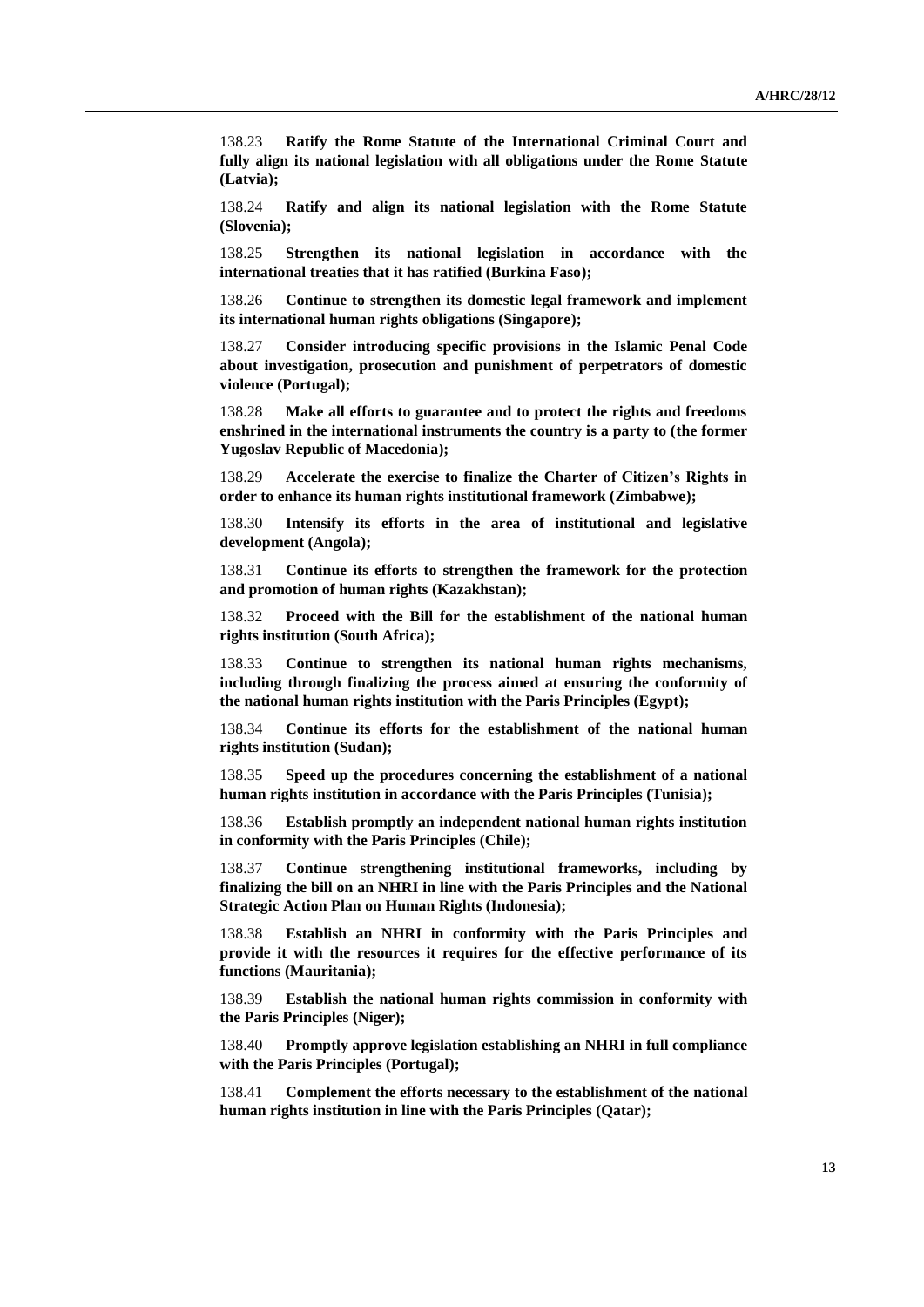138.42 **Establish an independent national human rights institution in line with the Paris Principles and provide it with adequate human and financial resources (Republic of Korea);** 

138.43 **Expedite the creation of a national human rights institution in line with the Paris Principles (Sierra Leone);**

138.44 **Continue implementation of established programmes for the socioeconomic development of the country, which contribute to the protection of human rights, and complete the development of the national strategic plan of action in the field of human rights (Belarus);**

138.45 **Continue to pursue the adoption and implementation of administrative measures aimed at the promotion and protection of the rights of the child (Pakistan);**

138.46 **Continue defending the rights of its people to address the imposed economic sanctions (Sudan);** 

138.47 **Continue efforts to highlight the negative repercussions of both terrorism and unilateral coercive measures on national development plans and on the enjoyment of basic human rights by its citizens (Syrian Arab Republic);** 

138.48 **Continue to allocate more resources in the area of sport for all youth (Sri Lanka);** 

138.49 **Continue to expand its successful awareness programmes on human rights (Venezuela (Bolivarian Republic of));** 

138.50 **Continue its policies and initiatives aimed at the promotion of dialogue, cooperation and tolerance between different cultures and religions of the national minorities of Iran (Armenia);**

138.51 **The dialogue and cooperation in the field of the promotion and protection of human rights (Benin);**

138.52 **Keep denouncing unilateral coercive measures in all possible scenarios (Cuba);** 

138.53 **Strengthen and expand interreligious and intercultural dialogue (Lebanon);**

138.54 **Fully comply with its binding international human rights obligations in the light of Iran's commitment towards improving the overall human rights situation in the country (New Zealand);**

138.55 **Promote increased cooperation with the international community (Senegal);**

138.56 **Continue international cooperation and dialogue with the aim to improve the socioeconomic circumstances of its people (Singapore);** 

138.57 **Take appropriate measures to develop an environment conducive to the empowerment of civil society (Algeria);**

138.58 **Encourage and strengthen cooperation and coordination with civil society and the NGOs in the field of human rights (Angola);**

138.59 **Continue to strengthen the cooperation between the State and civil society organizations involved in human rights education (Venezuela (Bolivarian Republic of));**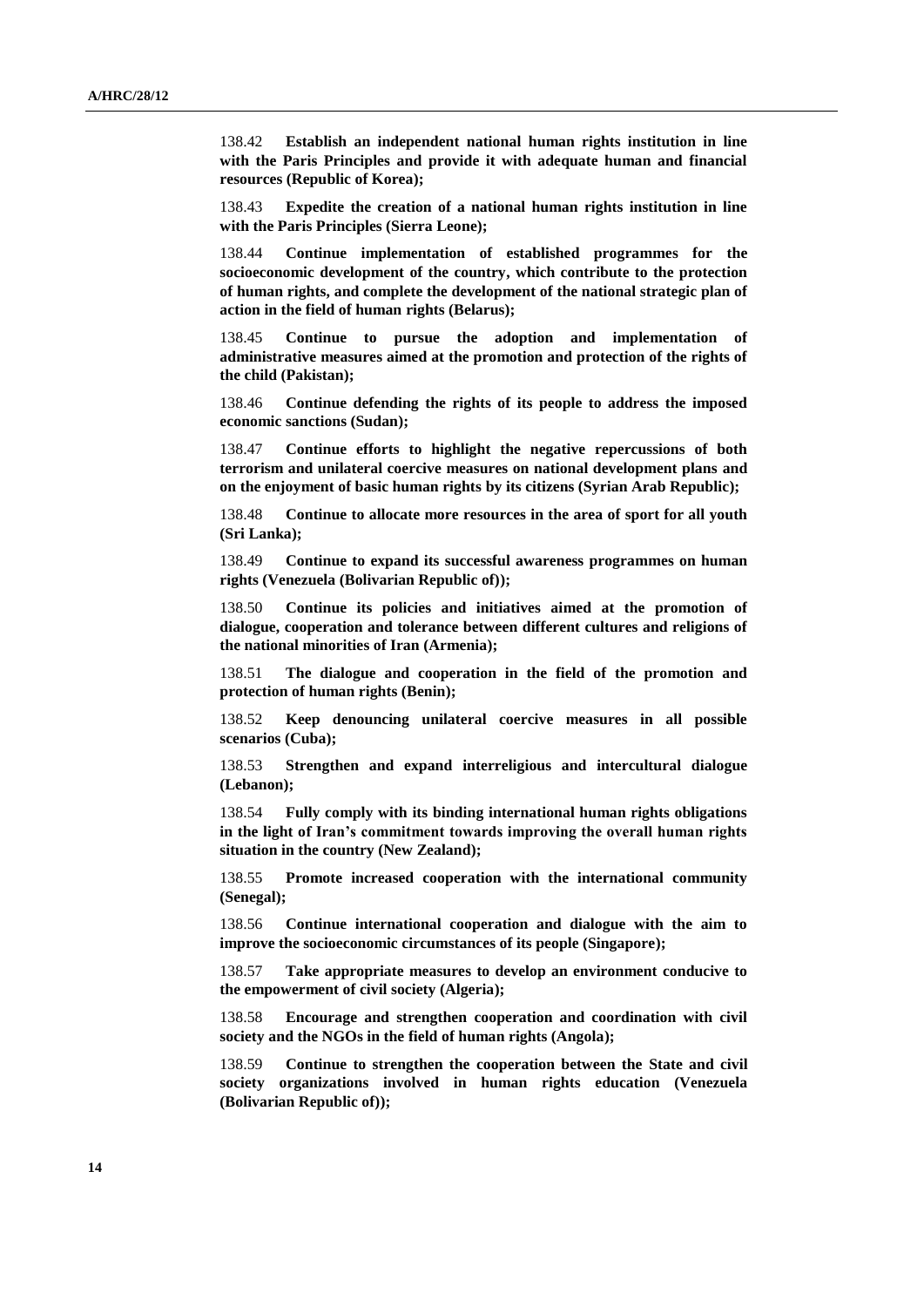138.60 **Work further on human rights education for public servants and law enforcement bodies (Ethiopia);**

138.61 **Continue to train law enforcement officials and to raise awareness on all human rights issues (Indonesia);** 

138.62 **Pursue its policies regarding human rights education and training for law enforcement officials (Pakistan);**

138.63 **Further expand and promote human rights education and training programmes (Armenia);**

138.64 **Increase efforts to further develop human rights education (Uzbekistan);**

138.65 **Continue its cooperation with the United Nations and international organizations and overcome the remaining constraints and challenges (Lao People's Democratic Republic);**

138.66 **Fulfil its promises of a more open society through the implementation of the recommendations it endorsed in 2010 (Norway);**

138.67 **Cooperate with human rights protection mechanisms (Paraguay);**

138.68 **Continue to cooperate with the United Nations human rights mechanisms within the framework of the implementation of ratified international instruments (Uzbekistan);**

136.69 **Take necessary steps to implement the commitment extended to special procedures by accepting pending visit requests (Latvia);**

138.70 **Give immediate and unfettered access to the Special Rapporteur on the situation of human rights in Iran (Sweden);** 

138.71 **Invite the Special Rapporteur on the situation of human rights in Iran to visit the country and provide him with access to appropriate officials, facilities, and prisoners (United States of America);** 

138.72 **Cooperate fully with the United Nations human rights mechanisms, including by inviting the Special Rapporteur on the situation of human rights in Iran to the country (Australia);**

138.73 **Fully cooperate with and allow visits by the United Nations Special Rapporteurs (Bosnia and Herzegovina);**

138.74 **In line with its standing invitation to special procedures, engage with and accept visits by special procedures (Brazil);**

138.75 **Facilitate as soon as possible the visits requested by the special procedures of the Human Rights Council (Costa Rica);**

138.76 **Cooperate with all United Nations special procedures mandate holders who wish to visit Iran (Germany);**

138.77 **Continue to cooperate with the Special Rapporteur on the situation of human rights in the Islamic Republic of Iran with the aim of having greater cooperation and consultation with the Government (Guatemala);** 

138.78 **Cooperate fully with United Nations experts and rapporteurs, including the Special Rapporteur on the situation of human rights in Iran, in line with the standing invitation issued by the Government (Hungary);**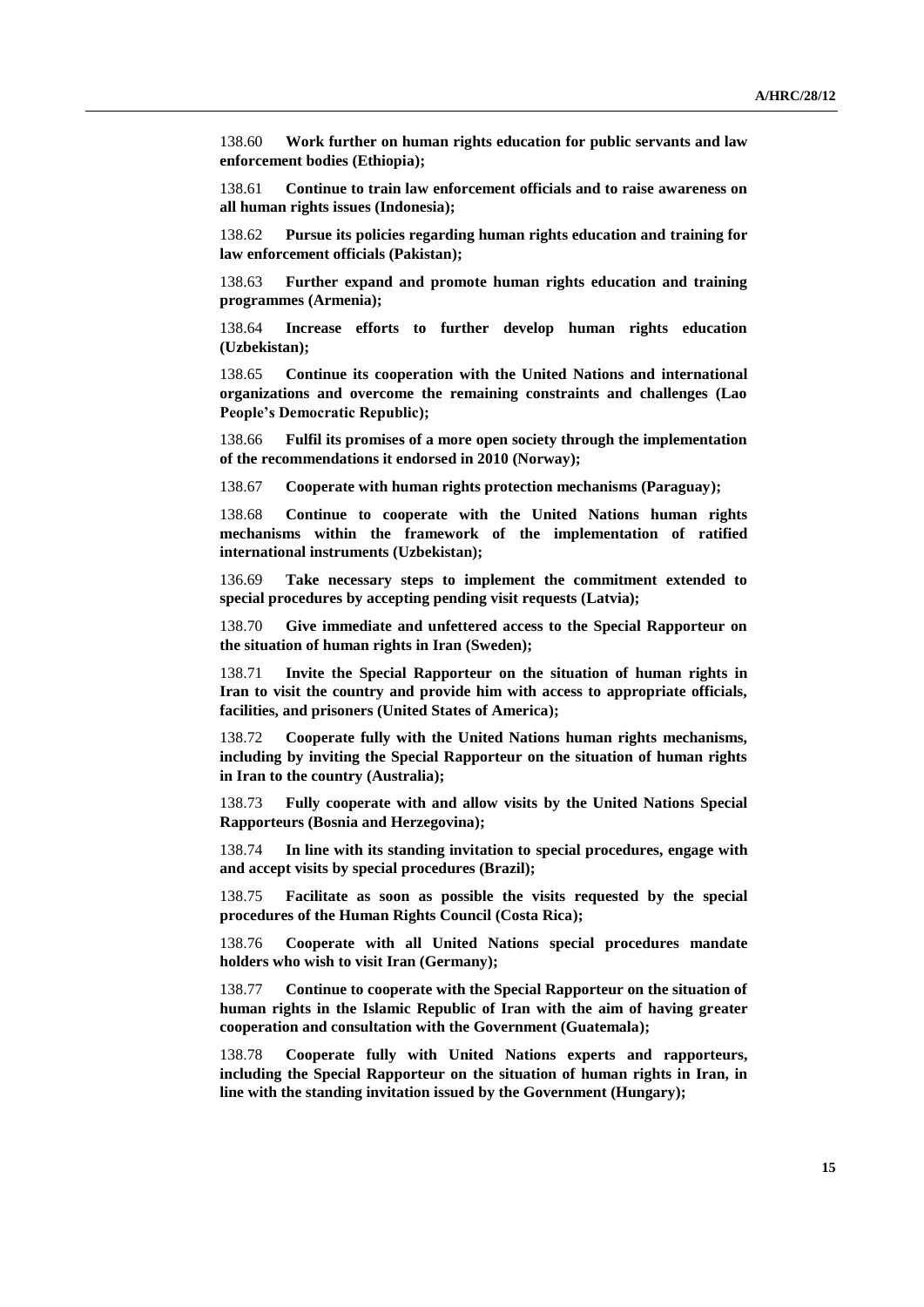138.79 **Cooperate with the Special Rapporteur and other United Nations special procedures mandate holders (Lithuania);**

138.80 **Issue a standing invitation to the Human Rights Council special procedures (Peru) (Poland);**

138.81 **Positively consider visit requests from mandate holders, in particular the request from the Special Rapporteur on the human rights situation in the country (Portugal);**

138.82 **Carry out constructive and cooperative engagement with the special procedures, including the Special Rapporteur on the situation of human rights in Iran (Republic of Korea);** 

138.83 **Cooperate with the special procedures of the Human Rights Council, including the Special Rapporteur on the situation of human rights in Iran (Romania);** 

138.84 **Extend a standing invitation to all special procedures and, particularly, allow the entry of the Special Rapporteur on the situation of human rights in Iran (Slovenia);**

138.85 **Continue its cooperation with OHCHR and explore new avenues for human rights cooperation (India);**

138.86 **Continue and strengthen the cooperation with the Office of the High Commissioner for Human Rights (Iraq);**

138.87 **Facilitate social inclusion of women to prevent violence against women and children as well as discrimination based on sex and social status, by improving domestic mechanisms and the adoption of legislative measures for the social integration of women (Tajikistan);**

138.88 **Continue its national policy to promote equal opportunities and treatment with respect to employment (Sri Lanka);** 

138.89 **Adopt a general law against discrimination (Benin);**

138.90 **Reform laws that contain discriminatory provisions (Bosnia and Herzegovina);**

138.91 **Take measures to ensure equal access of women to higher education and professional life, including by repealing the restrictions on female students and by lifting bans on women in certain professions (Germany);**

138.92 **Take adequate measures, such as the ratification of CEDAW, to enhance the equal role of women in society, in particular, in political, economic, social and cultural life, including sports (Greece);**

138.93 **Intensify efforts for the enhancement of the cultural, social and economic rights of women, children and people with disabilities (Lebanon);**

138.94 **Continue its national policy in promoting equal opportunity with respect to employment (Eritrea);**

138.95 **Intensify efforts to ensure that women and girls receive the same treatment as men and boys (Uruguay);** 

138.96 **Amend national legislation that discriminates on the basis of gender, religion, political thought or sexual orientation (Uruguay);**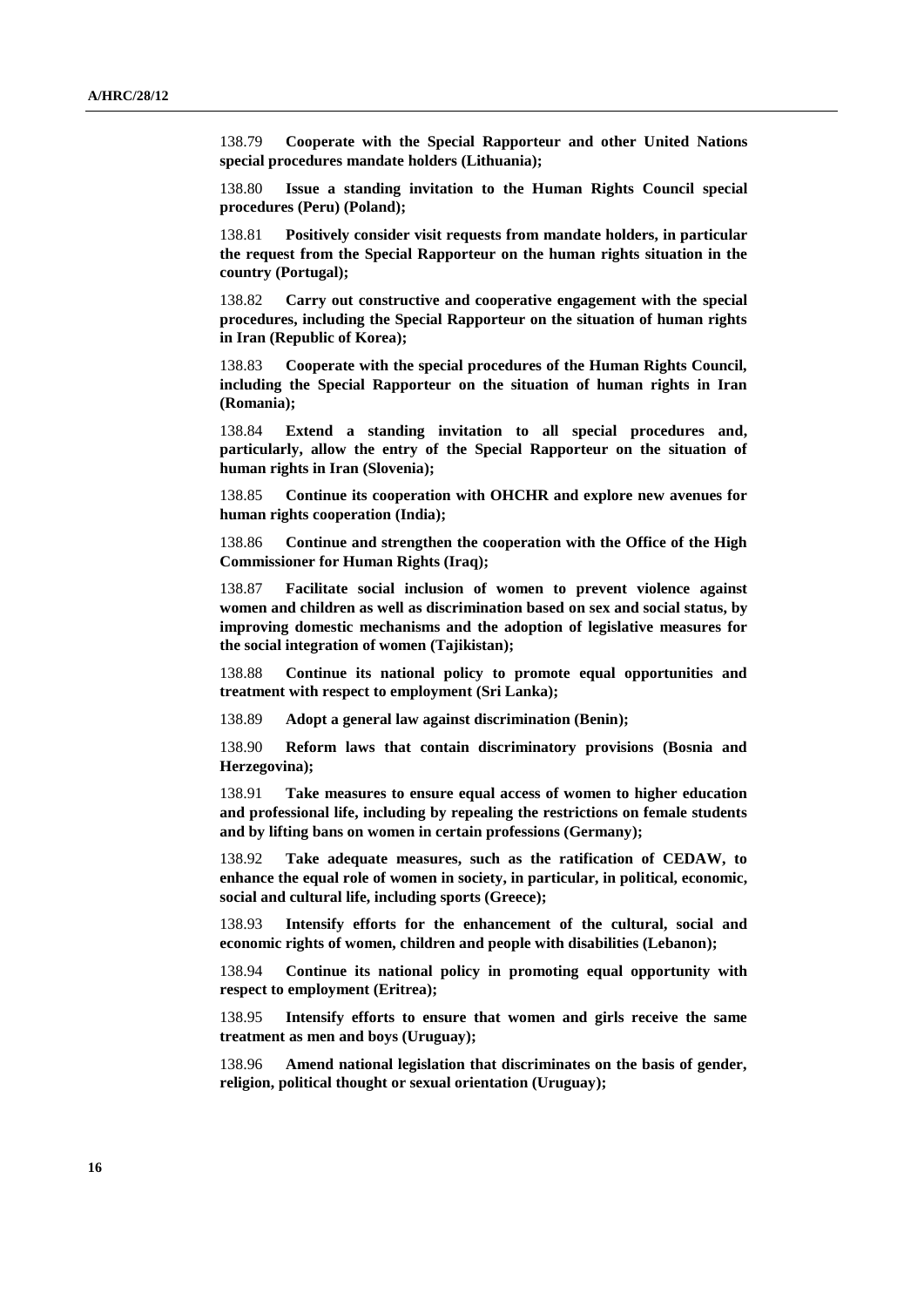138.97 **Continue with the measures to improve the status of women in society (Venezuela (Bolivarian Republic of));** 

138.98 **Continue its efforts to implement the comprehensive program to protect the rights and empowerment of women (Yemen);** 

138.99 **Continue efforts to promote and protect the rights of women and children (Algeria);**

138.100 **Ensure equal rights and opportunities for women and girls (Austria);**

138.101 **Intensify efforts to create more employment opportunities for all, including the women population (Bhutan);**

138.102 **Take additional steps to improve gender equality and enhance women's position in marriage, divorce, nationality, custody of children and inheritance (Bosnia and Herzegovina);**

138.103 **Facilitate women's access to justice and employment (Djibouti);** 

138.104 **Continue improving women's empowerment programmes in the country (Ethiopia);**

138.105 **Ensure equal treatment of women in law and in practice, in line with the relevant recommendations of the Human Rights Committee (Latvia);**

138.106 **Take all steps necessary to reform the discriminatory provisions of penal and civil laws against women (New Zealand);**

138.107 **Continue efforts to improve and strengthen women's status in society (Pakistan);**

138.108 **Continue the endeavours to enhance the rights of women, children and persons with disabilities (Qatar);**

138.109. **Continue to protect vulnerable groups, such as women (Senegal);** 

138.110 **Continue to take measures to strengthen mechanisms for the protection of the rights of women and children (Uzbekistan);**

138.111 **Adopt provisions to prevent all forms of discrimination against women and girls and, in particular, promote access to higher education for members of the Baha'i community and other religious minorities (Chile);**

138.112 **Continue working so that Iranian women have the right to transmit their nationality to their children (Guatemala);** 

138.113 **Continue to work on the creation of a national legal framework for the protection of minorities, including immigrants and refugees, thus protection from violence and appropriate treatment within society (Tajikistan);**

138.114 **Strengthen measures aimed at the protection of religious minorities, in accordance with articles 13 and 14 of its Constitution (South Africa);** 

138.115 **Uphold its religious freedom obligations and release those imprisoned for their religious beliefs, such as Pastor Saeed Abedini, and protect the rights of all individuals to manifest their religious beliefs (United States of America);** 

138.116 **Consider strengthening existing arrangements in order to promote equality of religious communities not belonging to Islam, and of lesbian, gay, bisexual and transgender (LGBT) persons through the repeal or amendment of laws that allow for prosecution or punishment (Argentina);**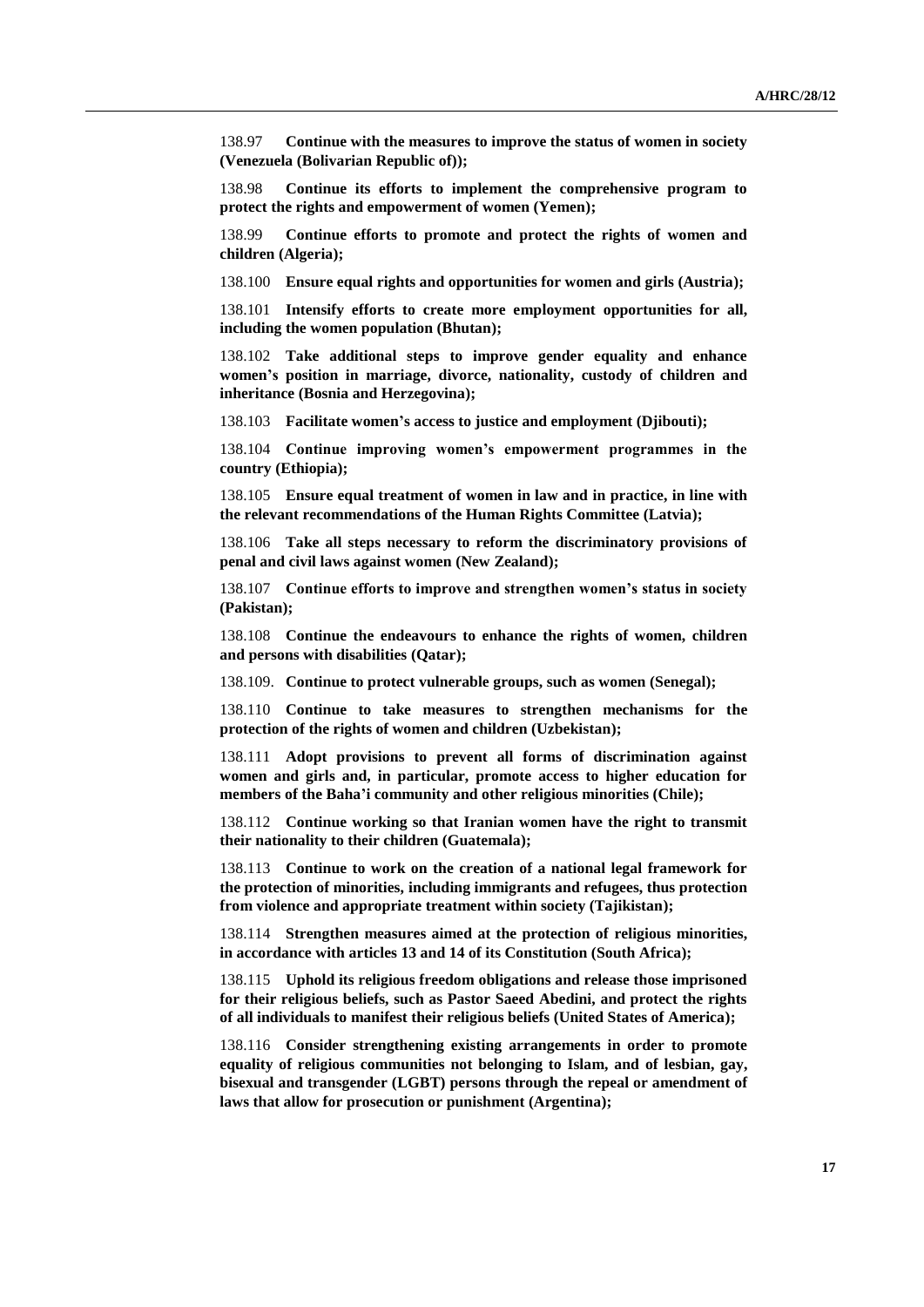138.117 **Take all necessary measures to protect ethnic and religious minorities from all forms of discrimination (Bahrain);**

138.118 **Guarantee the full enjoyment by all minorities of all their social, cultural and political rights, especially their right to education (Bahrain);**

138.119 **Adopt policies and mechanisms to avoid that members of any religious minority suffer from any kind of discrimination or human rights violation for exerting their right to worship according to their faith (Brazil);**

138.120 **Take all necessary measures to ensure the protection and nondiscrimination of religious minorities, including by immediately ending production of Government-controlled media programmes spreading misinformation about religious minorities and inciting hatred against them (Denmark);**

138.121 **Take urgent legislative, as well as practical steps beyond those cited in the national UPR report to protect the rights of religious and ethnic minorities (Hungary);**

138.122 **Implement previous recommendations to guarantee the protection of the civil and political rights of all minority groups (Iceland);**

138.123 **Review its policies discriminating against students on account of their faith, ensure that the trials of members of religious minorities are conducted in a fair and transparent manner, and accord them the full rights of citizens of Iran (Ireland);**

138.124 **Enhance efforts to concretely recognize equal rights to all Iranian citizens, irrespective of their religious affiliation, including the rights to promote their religion, to change religion, to complete university studies and to be hired as civil servants or members of the armed forces (Italy);**

138.125 **Put an end to acts of repression against ethnic and religious minorities, in particular Baha'is, and take effective measures to put an end to discriminatory policies against them (Luxembourg);**

138.126 **Eliminate reported discrimination against religious minorities such as the Baha'is and offer better legal protection to such communities (Sierra Leone);**

138.127 **Take all appropriate measures to end discrimination and intimidation against persons belonging to ethnic and religious minorities (Slovakia);**

138.128 **Take measures to ensure non-discrimination in law and in practice against ethnic and religious minorities, including arbitrary detention and exclusion from higher education and government employment, as well as governmental interference in private employment against persons belonging to the Baha'i community (Sweden);**

138.129 **Cease all discrimination against members of religious and ethnic minorities, including Baha'is, Dervishes, Christians, Ahwazi Arabs, Balochs and Kurds, and ensure respect for freedom of religion (Australia);**

138.130 **End discrimination in law and in practice against all religious and ethnic minorities, such as Baha'is, Sufis, Kurds and Sunni Arabs, and ensure full protection of their rights (Austria);**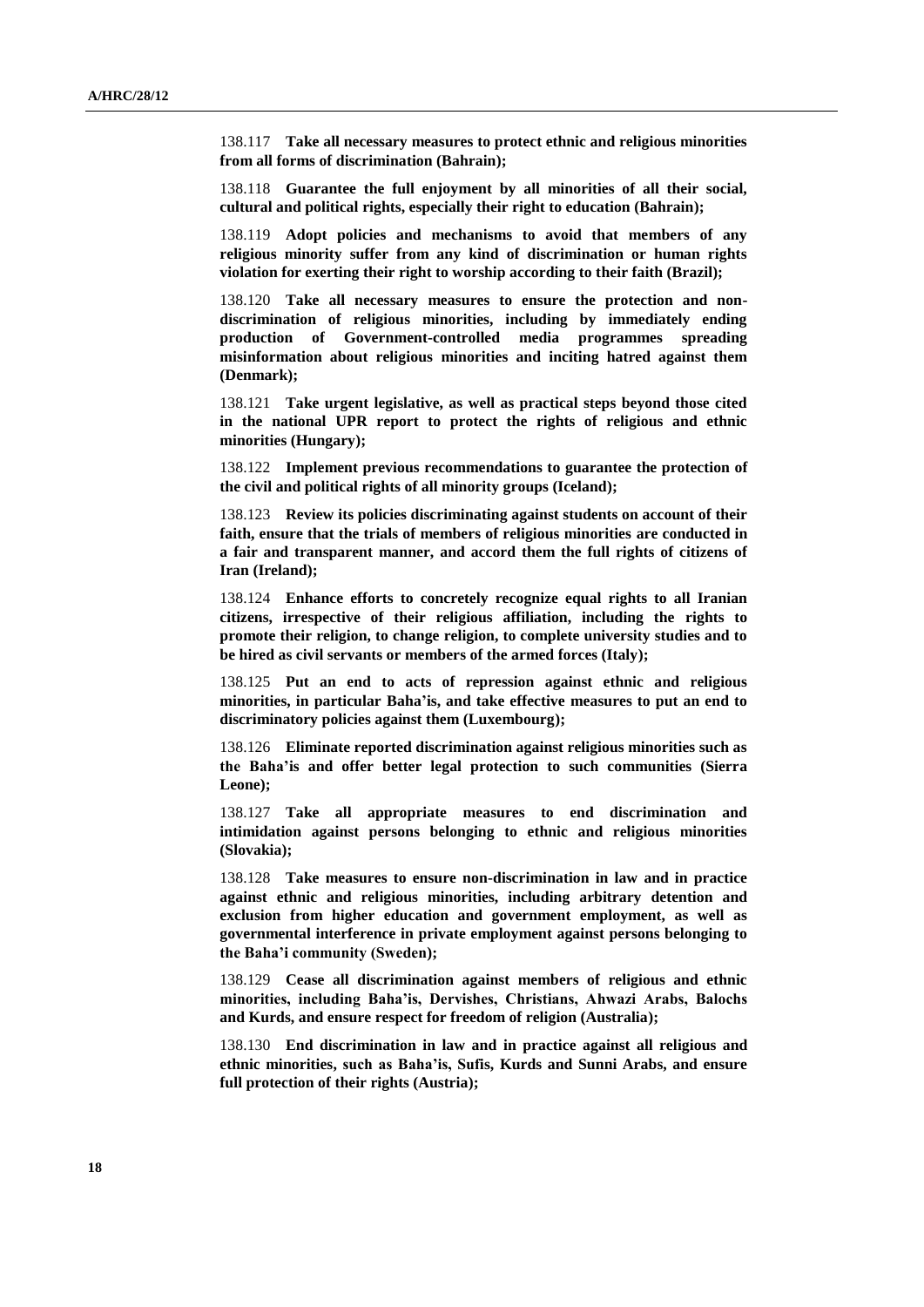138.131 **Review its legislation and policy so as to ensure freedom of religion of persons belonging to religious minorities, including Baha'is, as well as protection of their other human rights without any discrimination (Czech Republic);**

138.132 **Put an end to discrimination and repression against people because of their ethnic and religious affiliation, including Baha'is, Kurds, Ahwazis and Christians (France);**

138.133 **End discrimination in law and in practice against religious and ethnic minorities, including the Baha'i community (Lithuania);**

138.134 **Take steps to prevent discrimination and incitement to hatred against the Baha'i or any other ethnic or religious minority, regardless of whether it is officially recognized (Mexico);**

138.135 **Outlaw forced or coerced sterilisation, sex reassignment surgeries and reparative therapies imposed without, free and informed consent (Iceland);**

138.136 **End discrimination on the basis of sexual orientation (Canada);**

138.137 **Engage in order to address any form of discrimination against LGBTI people and in particular to prevent any practice which can harm their dignity, such as unnecessary sex reassignment surgery, especially when carried out without duly informed consent (Italy);**

138.138 **Repeal the provisions in its Penal Code which criminalize consensual same-sex activities between adults (Spain);**

138.139 **Repeal laws criminalizing consensual sexual conduct between samesex adults (Iceland);**

138.140 **Revise legislative provisions that legalize abuse, persecution, sexual violence and arrest of LGBTI persons (Iceland);**

138.141 **Abolish all legislation resulting in discrimination, prosecution and punishment of people based on their sexual orientation or gender identity (Israel);**

138.142 **Repeal all legislative provisions which lead to discriminations based on sexual orientation and declared or perceived gender identity of persons (Luxembourg);**

138.143 **Pay attention to cases of violence and discrimination based upon sexual orientation, in particular against LGBT persons, both in law and in practice (Chile);**

138.144 **Amend the Penal Code to exclude drug-trafficking related crimes from those punished by the death penalty (Spain);** 

138.145 **Consider the cases of all prisoners condemned to death with a view to commuting their sentences and respect their right to challenge the legality of their detention before a tribunal, in compliance with international law (Switzerland);** 

138.146 **Revise the Islamic Penal Code to ensure consistency with its international obligations, including article 6 of ICCPR, so that the death penalty is reserved for most serious crimes, never imposed for crimes committed by persons below 18 years of age and never imposed arbitrarily (Canada);**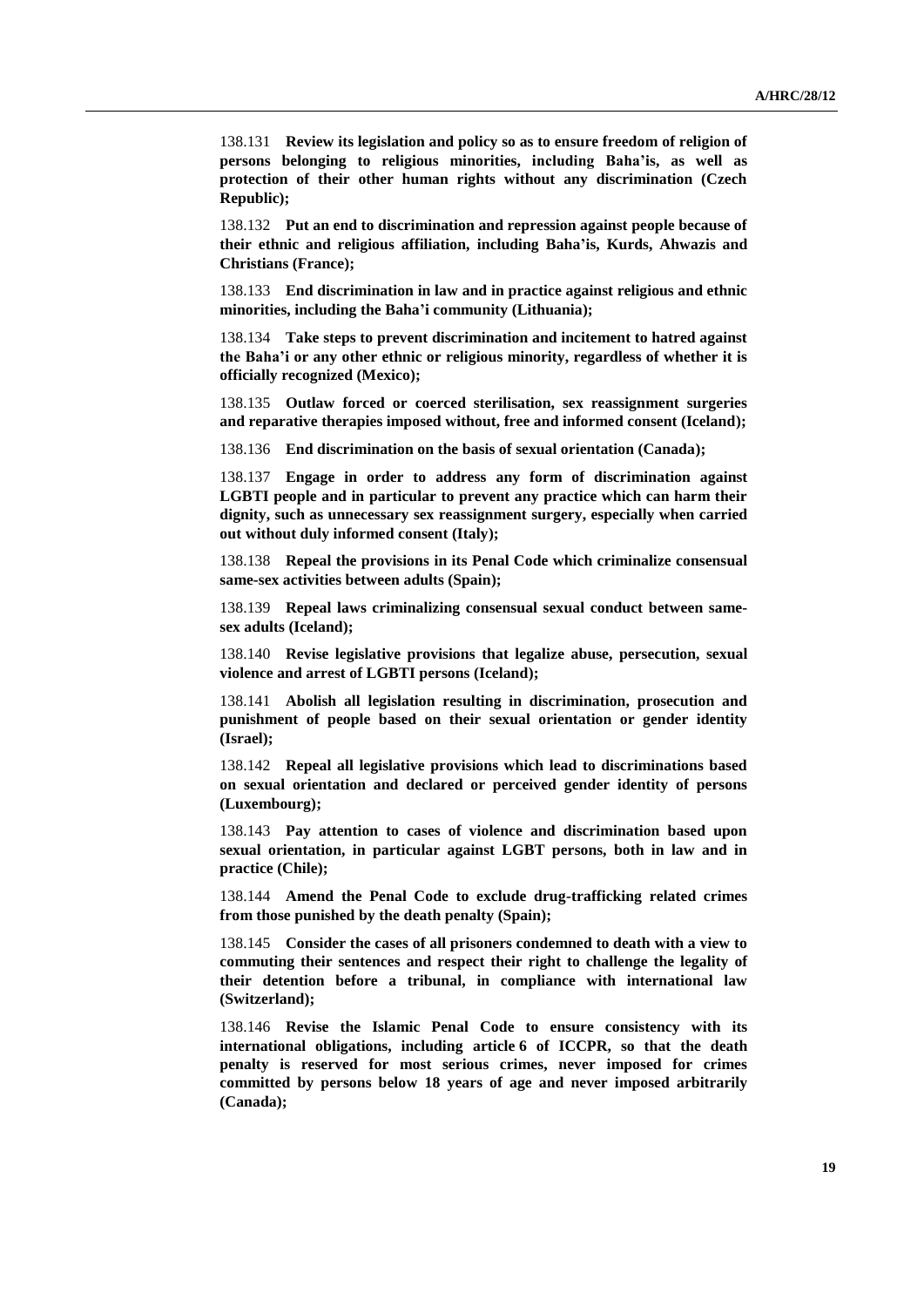138.147 **Abolish the death penalty (Luxembourg);** 

138.148 **Consider abolishing the death penalty and ratifying the Rome Statute of the International Criminal Court, at its earliest convenience (Cyprus);**

138.149 **Amend all laws and practices to ensure that no person under the age of 18 at the time of the crime can be sentenced to death (Belgium);**

138.150 **Establish a formal moratorium on the death penalty and in particular cease all planned executions of juvenile offenders and prohibit the imposition of the death penalty for crimes committed by minors (Australia);**

138.151 **Immediately declare an official moratorium on executions, particularly for minors at the time of the crime (Belgium);**

138.152 **Abolish the death penalty, at least for juvenile perpetrators (Czech Republic);**

138.153 **Put a complete moratorium on the use of the death penalty and, short of such a decision, prohibit the death penalty for juvenile offenders and abandon the practice of public executions (Hungary);**

138.154 **Outlaw the death penalty for persons convicted of crimes committed before the age of 18, without exception, and implement a moratorium on all executions (Iceland);**

138.155 **Establish a moratorium on executions with a view to abolishing the death penalty, and guarantee that no individual under the age of 18 at the time of their alleged crime is sentenced to death, in line with its obligations under the Convention on the Rights of the Child (Ireland);**

138.156 **Ban executions of juvenile offenders, while at the same time providing for alternative punishments in line with the new Iranian Penal Code (Italy);**

138.157 **Establish a moratorium on the use of the death penalty with a view to its abolition and commute all death sentences for persons under the age of 18 (Lithuania);**

138.158 **As a first step, end the executions of minors, in accordance with the commitment made by Iran under the International Covenant on Civil and Political Rights as well as the Convention on the Rights to the Child (Luxembourg);**

138.159 **Take immediate measures to abolish the death penalty for crimes committed by persons when they were under the age of 18, and place a moratorium on public executions (Norway);**

138.160 **Abolish the death penalty for those under 18 (Paraguay);** 

138.161 **Prohibit the application of the death penalty to minors at the time of the offence (Spain);** 

138.162 **Issue an immediate moratorium on the use of the death penalty for juveniles and for crimes that do not meet the most serious crimes standards under international law (United Kingdom of Great Britain and Northern Ireland);** 

138.163 **Urgently establish a moratorium on the use of the death penalty (the former Yugoslav Republic of Macedonia);**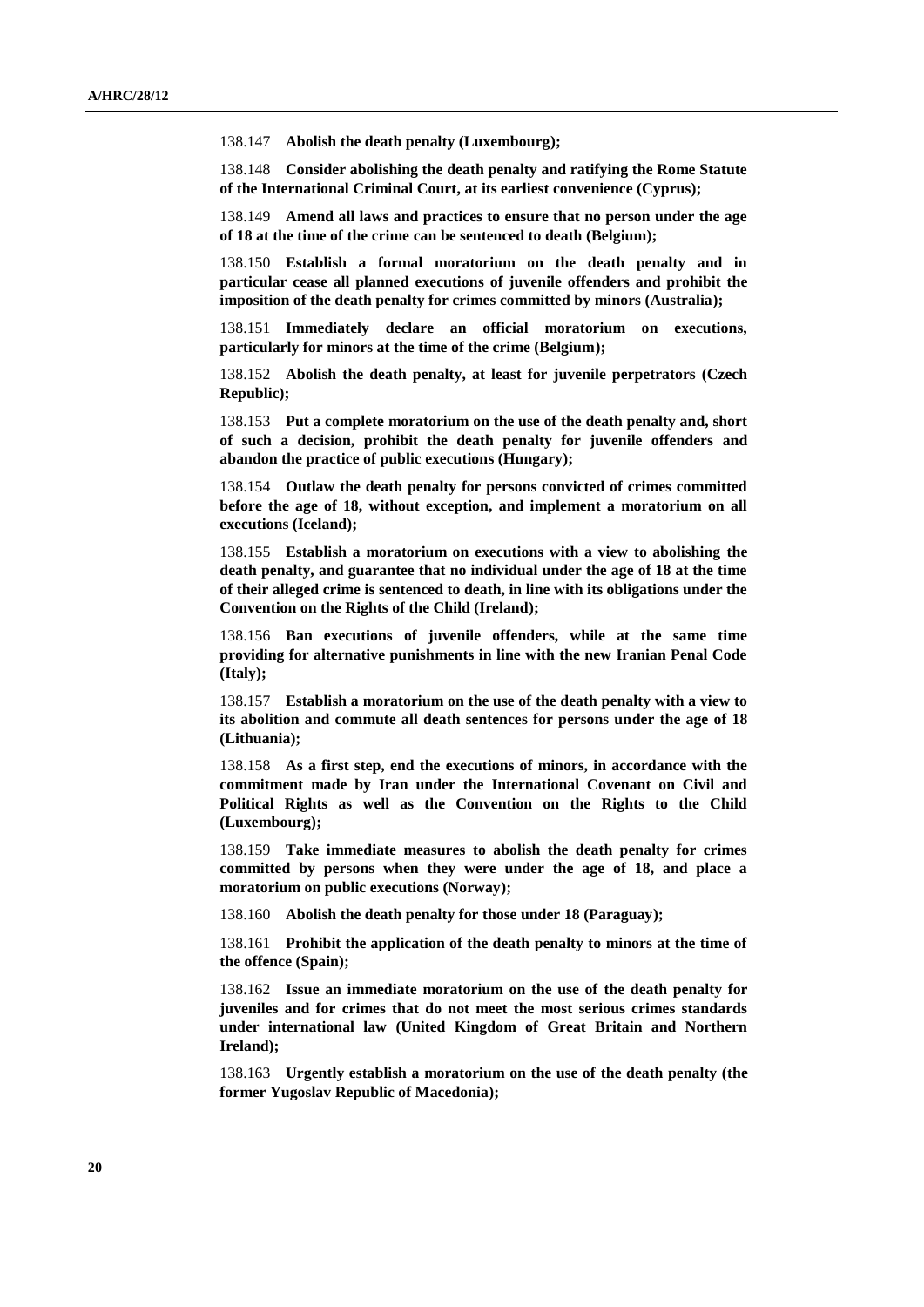138.164 **Take all the necessary measures to establish a moratorium on the death penalty as a first step towards its total abolition (Uruguay);**

138.165 **Consider establishing a formal moratorium on executions of persons condemned to death and examine the possibility of abolishing the death penalty (Argentina);**

138.166 **Establish an official moratorium on executions, in particular executions of juvenile offenders who were under the age of 18 at the time of the alleged crime, with a view to reviewing all cases of juvenile prisoners on death row (Austria);**

138.167 **Pronounce a moratorium on the use of the death penalty with a view to its prompt abolition (Costa Rica);**

138.168 **Extend a moratorium on the death penalty and abolish the death penalty; and ratify the Second Optional Protocol to ICCPR (Estonia);**

138.169 **Cease executions and establish a moratorium with a view to abolishing the death penalty (France);**

138.170 **Announce a moratorium on the death penalty with a view to its eventual abolition. Pending this, take urgent steps to reduce its application, in line with international minimum standards (Germany);**

138.171 **Consider introducing a moratorium on the death penalty, with a view to its abolition, in particular for drug-related offences and other crimes that cannot be labelled as "most serious" ones according to international standards (Italy);**

138.172 **Consider a moratorium on the death penalty with a view to abolishing it (Latvia);**

138.173 **Establish an immediate moratorium on the use of the death penalty with a view to abolishing it (Montenegro);**

138.174 **Introduce a moratorium on the death penalty with a view to abolishing it (Poland);**

138.175 **Commute the sentences of persons sentenced to death and establish a moratorium on executions as a first step towards abolition of the death penalty (Portugal);**

138.176 **Immediately end all public executions (Germany);**

138.177 **Eliminate stoning as a form of punishment (Paraguay);** 

138.178 **Abolish stoning as a form of capital punishment and consider abolishing "apostasy" as a capital offence (Slovakia);**

138.179 **Abolish the continued use of death penalty, stoning and retribution for murder (Slovenia);**

138.180 **Stop all executions (Israel);**

138.181 **Continue its efforts in combating drug trafficking and fighting this scourge (Lebanon);**

138.182 **Address the serious problem with land mines (Bosnia and Herzegovina);**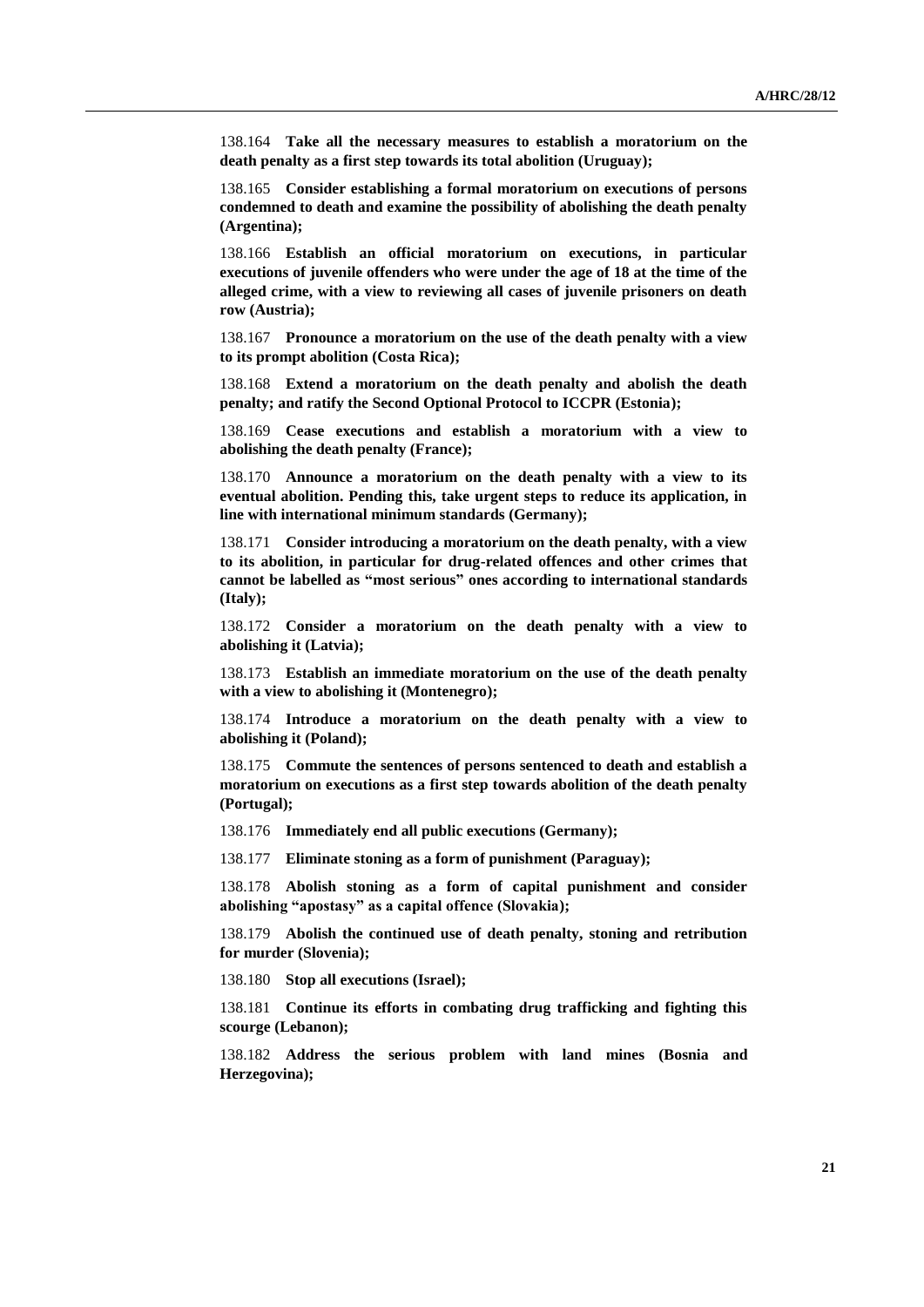138.183 **Ensure, in accordance with articles 5 and 7 of ICCPR, freedom from torture, while in detention, for all, regardless also of sexual orientation (Denmark);**

138.184 **Release all persons detained solely for peaceful political activities; inquire into all cases of alleged torture in detention facilities and bring those responsible to justice (Lithuania);**

138.185 **Ensure decent conditions of detention (France);**

138.186 **Continue the work which has been started on the improvement of the conditions of detention in the penitentiary system and the integration of former prisoners into society (Russian Federation);**

138.187 **Prevent and punish violence against women and children (Peru);**

138.188 **Abolish and amend all laws that encourage and forced, early and temporary marriages of girls as young as 9, and that allow marriage between adoptive parents and their children (Israel);**

138.189 **Amend the Civil Code in order to bring to 18 years old the legal marriage age for both boys and girls, and repeal the amendment to the Law on the Protection of Children and Adolescents with No Guardian, which allows for marriage between adoptive parents and their adopted child (Italy);**

138.190 **Put forward its best efforts to eliminate all forms of discrimination against women, including early forced marriage of girls and unequal rights to marriage, divorce, inheritance and child custody (Republic of Korea);** 

138.191 **Pass legislation to raise the legal age of marriage to 18 and to eliminate the practice of forced and temporary marriages (Sierra Leone);**

138.192 **Abolish the discriminatory practice of forced and early marriage, high drop-out rates in schools and restrictions to university education for girls, and promote active participation of women in the society (Slovenia);**

138.193 **Adopt comprehensive measures on the protection of women against any form of public or domestic violence and the implementation of a national policy to protect women at risk and to bring perpetrators to justice, as well as adopt measures for the protection of human rights defenders and journalists (Brazil);**

138.194 **Continue adequate measures for addressing the special needs of women and protecting children from violence (Democratic People's Republic of Korea);**

138.195 **Adopt legislation criminalizing domestic violence, including sexual violence, together with effective implementation measures (Finland);**

138.196 **Guarantee the rights of women in law and in practice, including in the labour market, and combat violence against women and impunity for perpetrators (France);**

138.197 **Exercise due diligence to prevent, deter, investigate and punish those accountable for violence against women and girls (Israel);**

138.198 **Strengthen the means and measures to combat violence against women (Mali);**

138.199 **Ensure the effective implementation of the national programme for combatting violence against women (Russian Federation);**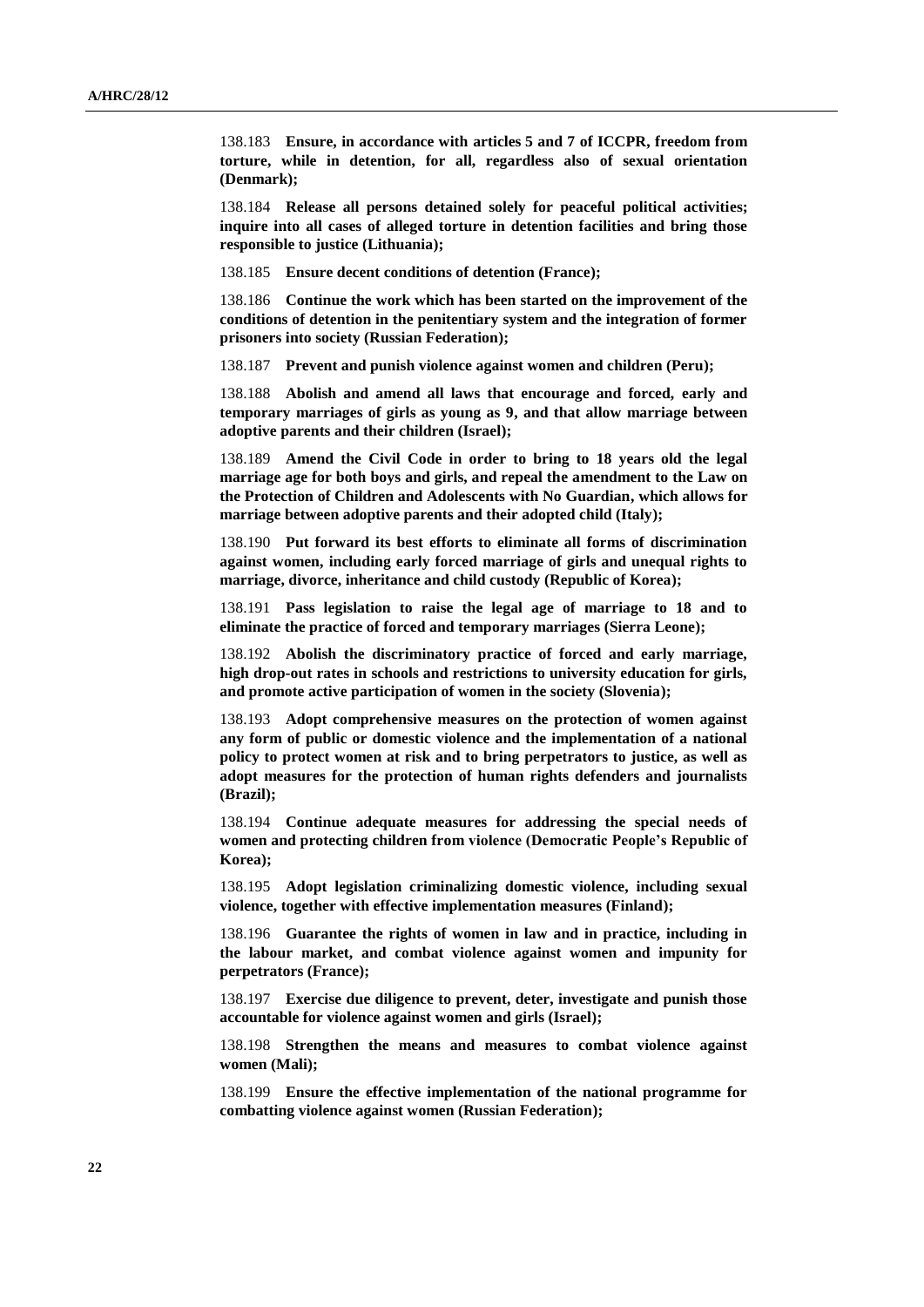138.200 **Revise the Islamic Penal Code provisions that are discriminatory against women and girls; take urgent legislative steps to specifically criminalize domestic violence, including marital rape (Lithuania);**

138.201 **Amend the Islamic Penal Code and outlaw inhuman corporal punishments (Czech Republic);**

138.202 **Explicitly prohibit all forms of corporal punishment of children (Israel);**

138.203 **Revoke all laws that allow corporal punishment of children (Israel);**

138.204 **Increase the legal measures aimed at guaranteeing due process and the impartiality in the administration of justice, including the independence of judges and the Bar Association, paying special attention to the recommendations concerning the death penalty formulated by the Human Rights Committee, especially in relation to juvenile offenders (Chile);**

138.205 **Ensure the independence of the judicial system and ensure the rules of fair trial and the rights of the defence (France);**

138.206 **Continue to improve the national legislation and practice in the field of the independence of the judiciary (Russian Federation);**

138.207 **Allow all prisoners access to legal counsel during all phases of pretrial detention and the investigative stages of cases, and allow for legal counsel to advise the accused during these proceedings (United Kingdom of Great Britain and Northern Ireland);** 

138.208 **Ensure immediate access to a freely chosen counsel within the first hour of the procedure, including during the first interrogations and until the end of the judicial process, as well as access to all the official documents of the procedure (Belgium);**

138.209 **Provide by law unobstructed access to legal counsel throughout all phases of criminal investigation, trial and appeal; ensure the accused is informed of this right immediately upon arrest; and give defendants and their lawyers unrestricted access to the full case file and all evidence against the accused (Denmark);**

138.210 **Guarantee due process of law in all judicial proceedings (Germany);**

138.211 **Ensure, in law and in practice, that all citizens are given fair trials based on the rule of law, as accepted in the 2010 UPR examination (Norway);**

138.212 **Ensure all the procedural guarantees and the right to a fair trial for all persons indicted of committing a crime, including the right to defence and access to a lawyer (Romania);** 

138.213 **Take measures to ensure due process and fair trial, particularly in any process that would lead to the application of the death penalty (Mexico);**

138.214 **Take the necessary measures to enhance international legal cooperation in cases of serious violations of human rights and ensure the right to truth and justice (Argentina);**

138.215 **Investigate and prosecute all those responsible for the mistreatment or abuse of detained persons in Iran, including during the attacks on prisoners in Evin Prison in April 2014 and in the wake of the 2009 presidential election (Canada);**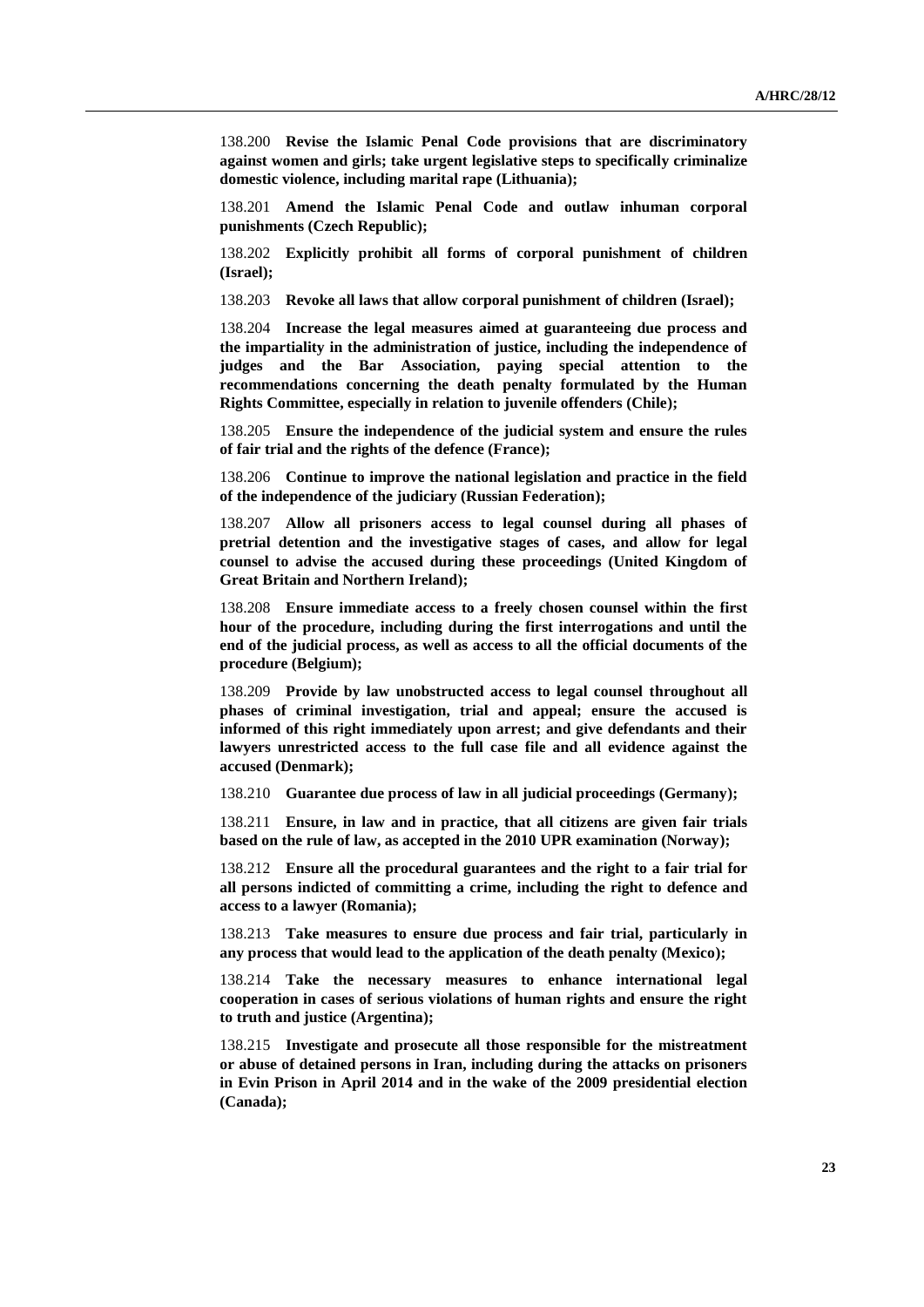138.216 **Ensure that those who commit torture are held accountable and ratify CAT and its Optional Protocol (Hungary);**

138.217 **Continue to realize concrete measures for the protection of the rights of the child and continue Government support for the institution of the family (Russian Federation);**

138.218 **Raise the minimum age of marriage to 18 years and ensure marriage with the legal requirement of free consent of spouses through amendments to the Civil Code and the Family Protection Law (Poland);**

138.219 **Take measures to fully respect the freedom of religion and belief of its citizens (Norway);**

138.220 **Ensure respect, in law and in practice, of the freedom of religion and belief (Poland);**

138.221 **Ensure the freedom of religion and belief for all citizens of Iran (Romania);**

138.222 **Cease its censorship of the media, as well as the harassment and arbitrary detention of journalists, and provide guarantees for the right to freedom of expression and freedom of the media (Sweden);** 

138.223 **Release immediately and unconditionally all persons detained for peacefully exercising the rights to freedom of expression, association and peaceful assembly (Switzerland);**

138.224 **Work towards guaranteeing a favourable environment for the activities of journalists, human rights defenders and civil society (Tunisia);**

138.225 **End the harassment and persecution of journalists and release the detained Washington Post reporter, Jason Rezaian, to demonstrate its commitment to freedom of expression (United States of America);**

138.226 **Guarantee the right to legitimate freedom of expression, association and assembly, and release political prisoners, including activists, lawyers and journalists, detained solely for exercising these rights (Australia);**

138.227 **Repeal all legal provisions that infringe the freedoms of expression, assembly and association, as guaranteed by the International Covenant on Civil and Political Rights (Belgium);**

138.228 **Amend its press law to define the exceptions to article 24 of its Constitution in specific terms and that do not infringe upon freedom of expression (Canada);**

138.229 **Enhance freedom of the media, establish effective protection mechanisms for journalists against attacks and intimidation and grant its people free access to electronic media (Czech Republic);**

138.230 **Ensure genuine freedom of expression and information, including on the Internet, by putting an end to the harassment against journalists, bloggers and human rights defenders (France);**

138.231 **Ensure full respect for freedom of expression and opinion, including the freedom of the media, and guarantee unfettered access for all persons in Iran to domestic and foreign media information, both offline and online (Germany);**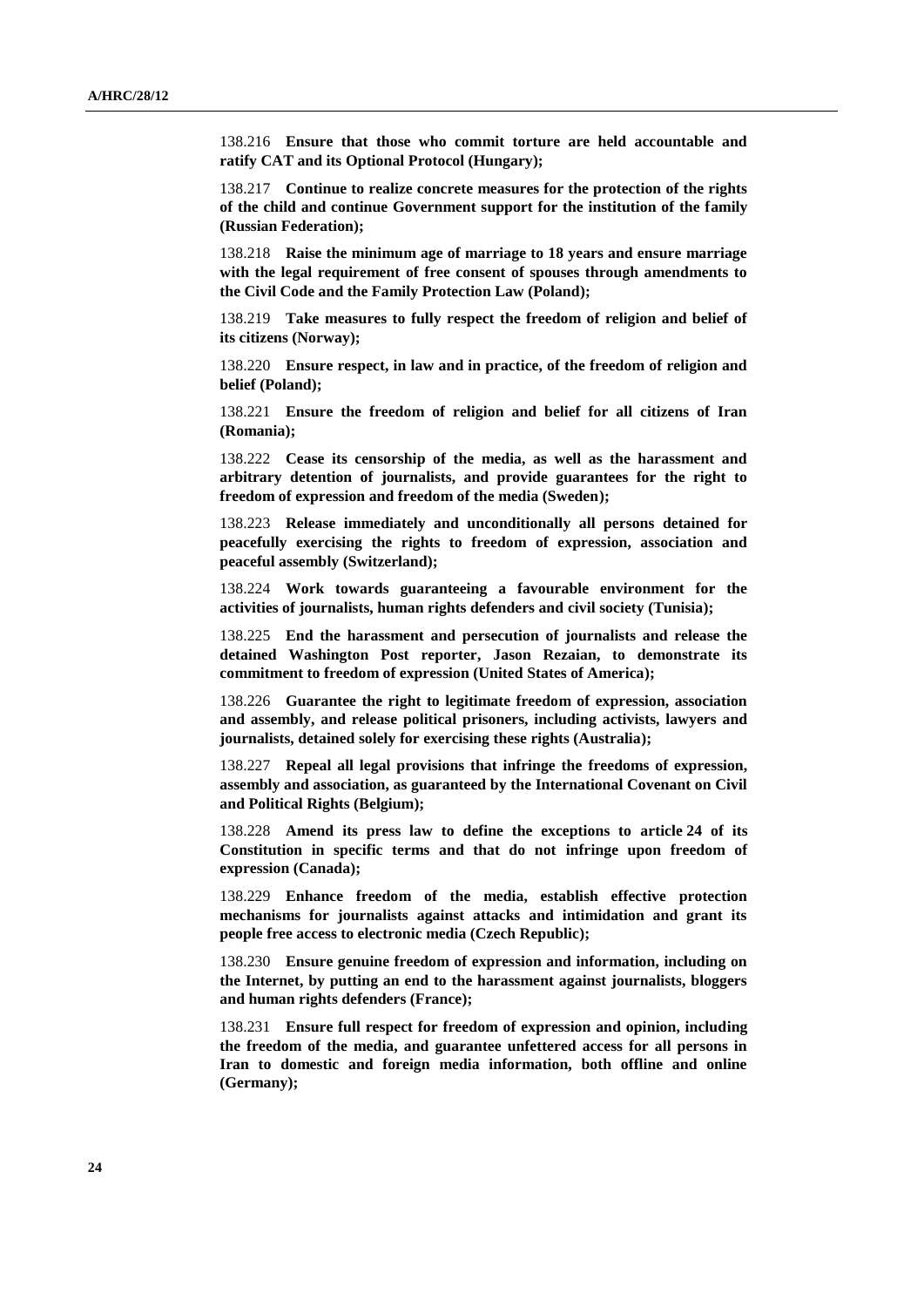138.232 **Take adequate steps to lift restrictions on freedom of expression and adopt a framework for the protection of journalists from persecution, intimidation and harassment (Greece);**

138.233 **Provide more information about the detention of journalists and individuals expressing dissenting views so as to address the concerns expressed by the Secretary-General and the Special Rapporteur (Japan);**

138.234 **Guarantee freedom of speech and eliminate restrictions to the free flow of information, including through the Internet, and stop arrests, prosecution and sanction of individuals for expressing views and opinions (Netherlands);**

138.235 **Take the necessary steps to ensure that its citizens fully enjoy the rights and freedoms awarded to them by the Iranian Constitution, with special emphasis on the right to freedom of expression, the right to political activity and the right to assemble (Norway);**

138.236 **Strengthen and promote freedom of expression, particularly that of the press (Senegal);** 

138.237 **Effectively implement its international obligations to ensure the protection of human rights defenders and others exercising their rights to freedom of opinion and expression, peaceful assembly and association in compliance with international human rights law (Finland);**

138.238 **End its severe restrictions and surveillance of the Internet, hence guaranteeing free, unrestricted access for all its citizens to Internet and Social Media (Sweden);** 

138.239 **Give further account to its measures to ensure public access to the Internet as well as progress being made thereon (Japan);**

138.240 **Strengthen measures to promote women's economic and political participation in the country (South Africa);** 

138.241 **Strengthen the efforts to allow a greater role for women in social and economic developments (Egypt);**

138.242 **Continue efforts in order to increase participation of women in political, public and professional spheres (Sri Lanka);** 

138.243 **Enhance its efforts to strengthen women's participation in politics and public service (Turkmenistan);**

138.244 **Strengthen the mechanisms aimed at the advancement of women's rights as well as of their participation in decision-making processes (Angola);**

138.245 **Take legislative and administrative measures to remove legal restrictions and social barriers to women's equal participation in the work force and access to education and government decision-making positions (Canada);**

138.246 **Continue its efforts in order to increase participation of women in public spheres (Eritrea);**

138.247 **Continue efforts for greater representation of women in the political process and their participation in public life (Malaysia);**

138.248 **Continue to support and empower women in public life (Oman);**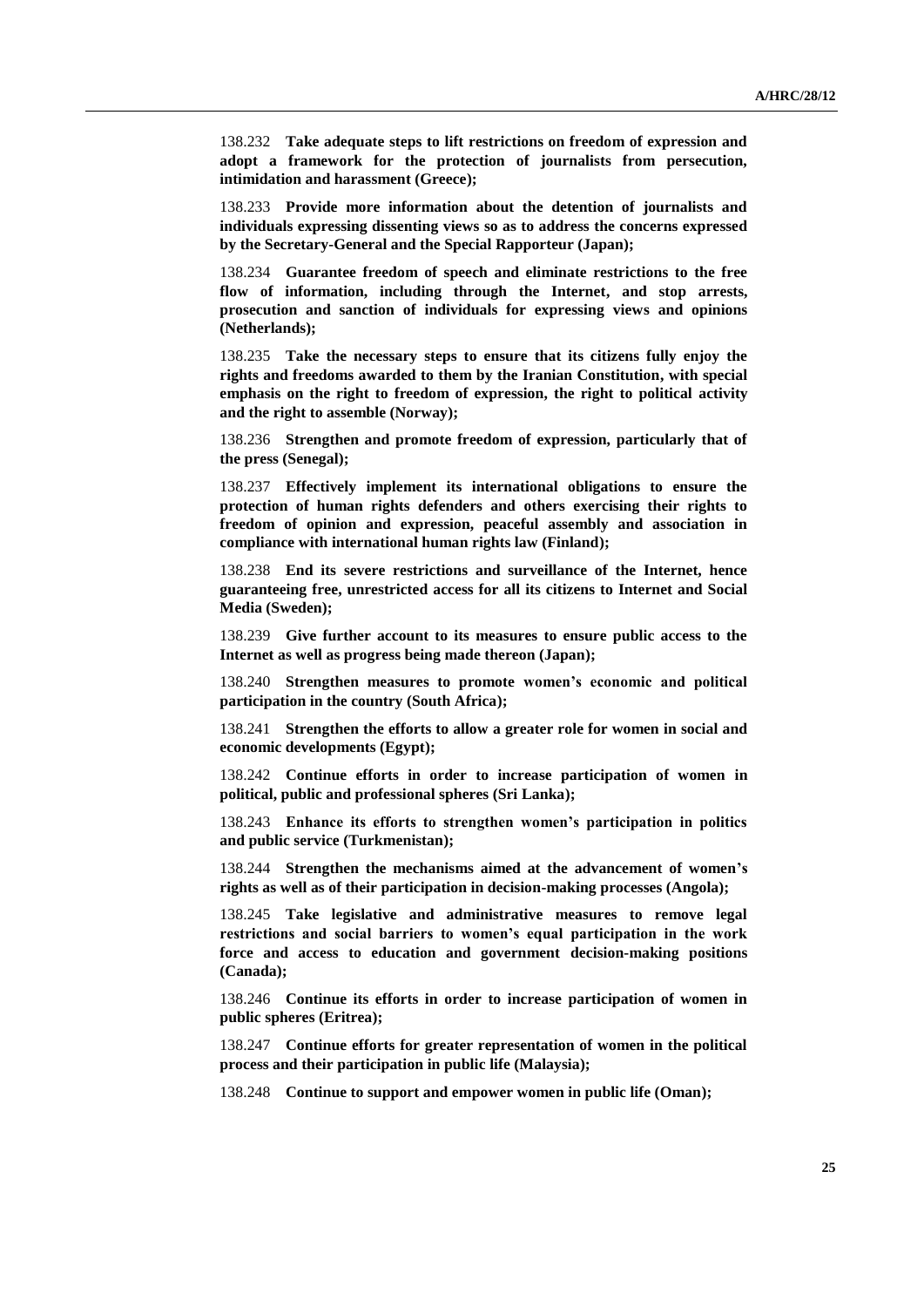138.249 **Continue social and economic reforms in order to create new jobs (Djibouti);**

138.250 **Step up its employment stimulation measures and enhance access of the poor to basic services, including sanitation, health and education (State of Palestine);** 

138.251 **Develop training programs for youth so as to improve their access to the labour market (India);**

138.252 **Continue to implement programmes in the area of education, health and social empowerment and integration of vulnerable groups, especially women, children and the disabled, through the established national mechanisms as well as with the relevant NGOs and international organizations (Brunei Darussalam);**

138.253 **Continue efforts to improve the social security system for better safeguarding the elderly and persons with disabilities (Democratic People's Republic of Korea);**

138.254 **Continue its efforts to eradicate poverty (Bangladesh);**

138.255 **Continue implementing its national plans and programmes to reach poverty eradication goals (Myanmar);**

138.256 **Continue its efforts to eradicate poverty through the implementation of the tools developed in the framework of the national strategic policy (Nicaragua);**

138.257 **Pay special attention to the social and economic integration of the population in rural regions of the country through the development of the infrastructure and change of the regulatory framework in all spheres of life and sustenance (Tajikistan);**

138.258 **Continue measures for the promotion and protection of the rights of peasants and other persons working in rural areas (Bolivia (Plurinational State of));**

138.259 **Continue to raise the level of its public services and further improve the quality and coverage of public services in rural areas (China);**

138.260 **Continue the programmes for economic and social development by correcting disparities between urban and rural areas (Mali);**

138.261 **Continue implementing the programmes which provide education, health and social services in rural areas (Myanmar);**

138.262 **Improve measures to provide more access by all citizens to housing (Iraq);**

138.263 **Continue actions to improve compliance with the human right to water, under the framework of General Assembly resolution 64/292 (Bolivia (Plurinational State of));** 

138.264 **Continue carrying out efforts in enhancing the health services coverage in the country, according to its national development plans (Brunei Darussalam);**

138.265 **Intensify efforts to ensure universal access to health insurance, including access to maternal and child health care (State of Palestine);**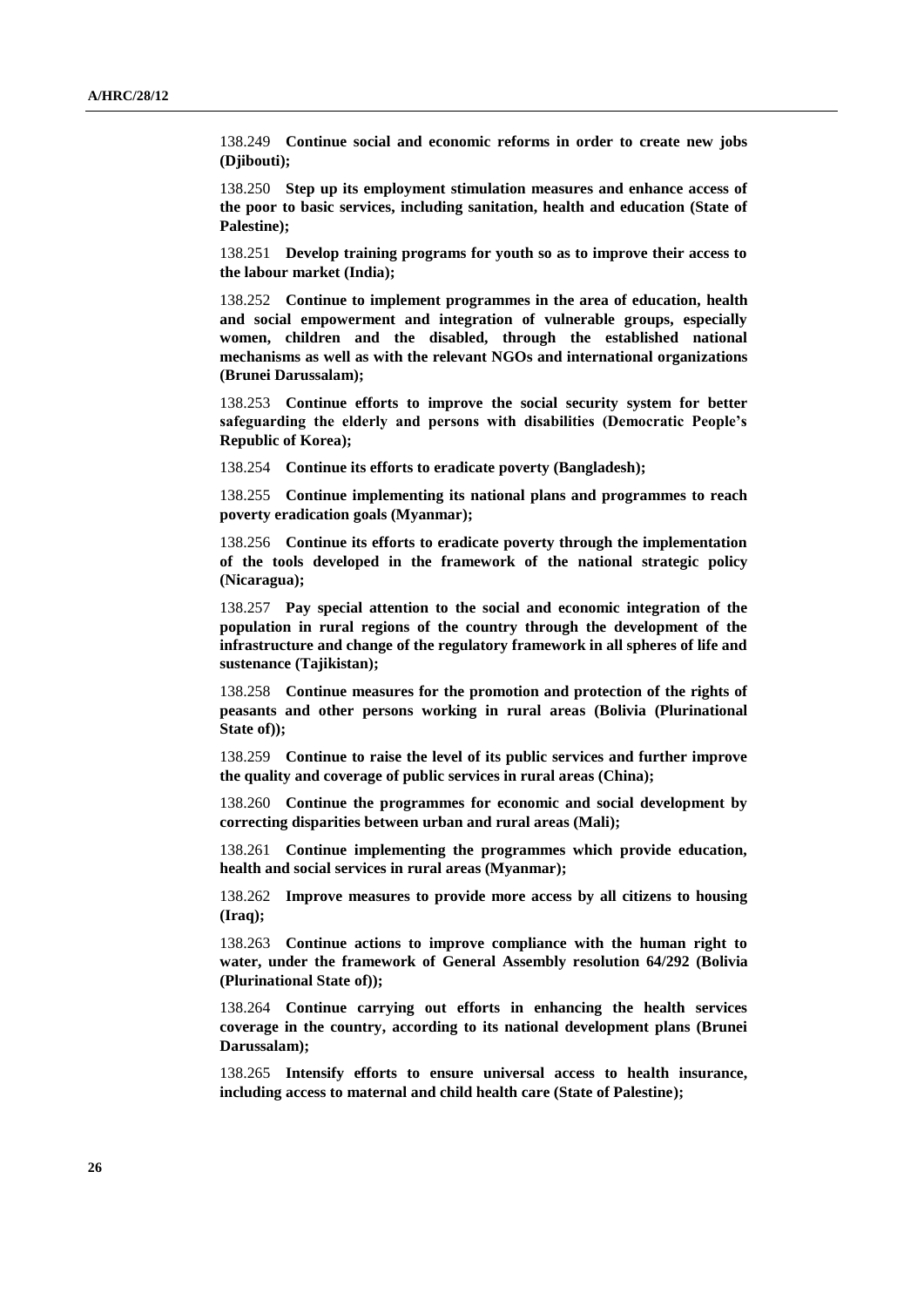138.266 **Continue to expand its health insurance coverage to all citizens, including those in rural areas (India);** 

138.267 **Strengthen its cooperation with civil society organizations for the promotion and protection of human rights in the area of health services (Kazakhstan);**

138.268 **Pursue development and health policies that respond to the needs of the Iranian people (Lebanon);**

138.269 **Continue its efforts aimed at improving access to health services (Pakistan);**

138.270 **Step up efforts to provide greater access to education and health (Turkmenistan);**

138.271 **Intensify and carry forward its efforts, particularly in the area of right to education (Democratic People's Republic of Korea);**

138.272 **Redouble its efforts to strengthen public education, awareness, capacity-building programs and training (Djibouti);** 

138.273 **Continue its efforts to bridge the gaps in the field of education, in remote areas (Malaysia);**

138.274 **Strengthen policies to prevent school dropout (Bangladesh);**

138.275 **Continue the national efforts in the area of social inclusion of persons with disabilities (Egypt);**

138.276 **Continue its efforts in favour of persons with disabilities, by meeting their specific needs, particularly in education and health (Venezuela (Bolivarian Republic of));**

138.277 **Continue to undertake measures to support and protect the rights of persons with disabilities (Kazakhstan);**

138.278 **Continue awareness-raising campaigns about the rights of people with disabilities (Kuwait);**

138.279 **Promote the rights of persons with disabilities to ensure their social integration (Uzbekistan);**

138.280 **Continue the adoption of special measures aimed at improving the quality of life of children with disabilities (Kuwait);** 

138.281 **Continue maintaining good cooperation with the Office of the United Nations High Commissioner for Refugees (UNHCR) in favour of refugees with disabilities (Kuwait);**

138.282 **Ensure that religious, ethnic and sexual minorities are able to exercise their rights and freedoms, as guaranteed by the Iranian Constitution (Netherlands);**

138.283 **Recognize all existing religious minorities in the territory of the Islamic Republic of Iran and respect the human rights of their members (Peru);** 

138.284 **Continue to address measures that protect religious and ethnic minorities in the interests of ensuring their full and equal participation in public and private life (New Zealand);**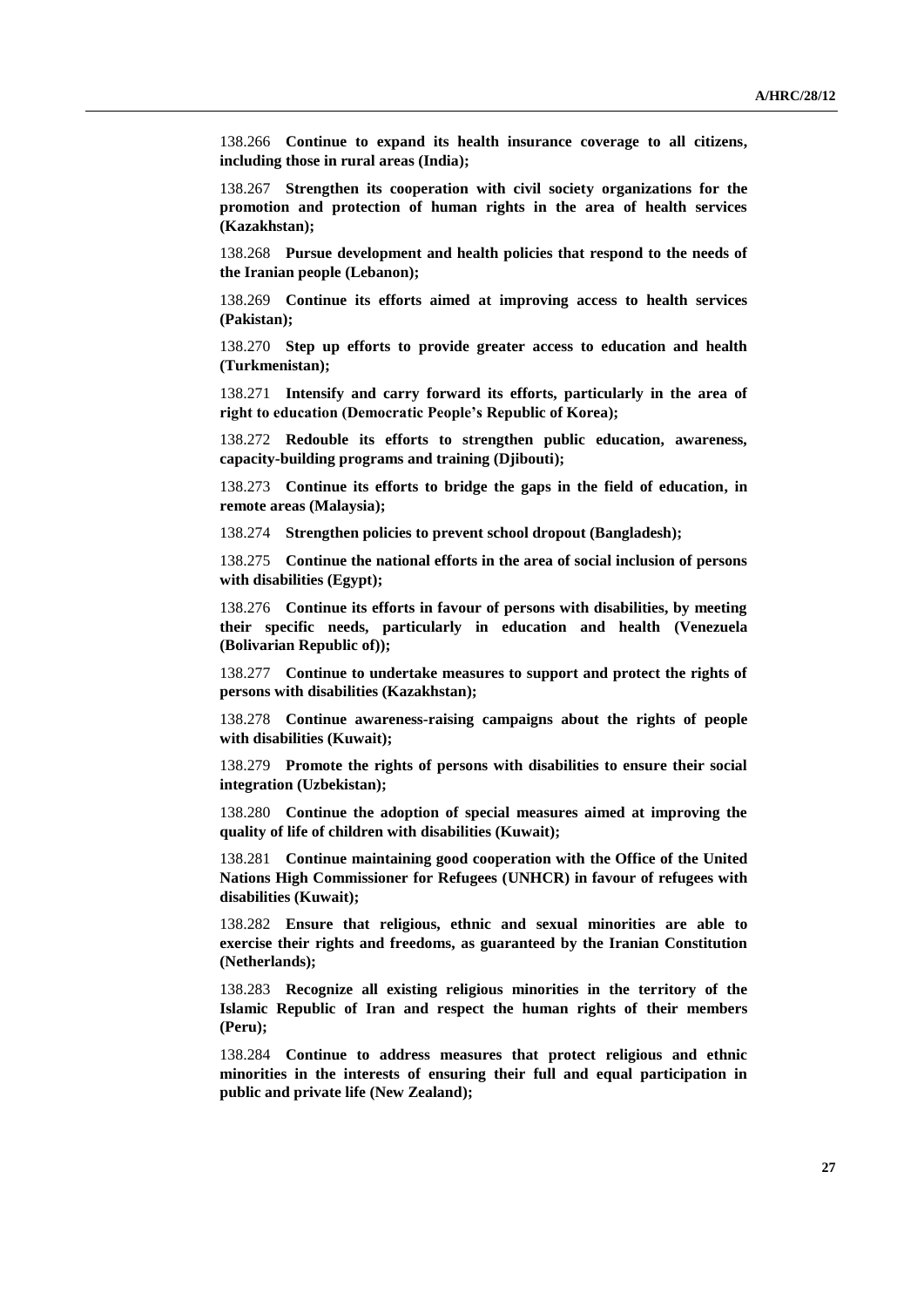138.285 **That measures taken to protect refugee rights be in compliance with the internationally recognized norms and standards (Afghanistan);**

138.286 **Strengthen the capacity of processing, hosting and integrating asylum seekers, in close collaboration with relevant stakeholders (Mexico);**

138.287 **Continue its efforts to provide development and humanitarian aid to least developed countries (Sri Lanka);** 

138.288 **Continue to provide greater technical assistance to developing countries (Cuba);**

138.289 **Step up efforts to allocate more resources in the Constitution (Eritrea);**

138.290 **Consolidate the progress made towards reaching the Millennium Development Goals and in the improvement of human development indicators (India);**

138.291 **Continue its humanitarian aid to least developed countries (Eritrea).**

139. **All conclusions and/or recommendations contained in the present report reflect the position of the submitting State(s) and/or the State under review. They should not be construed as endorsed by the Working Group as a whole.**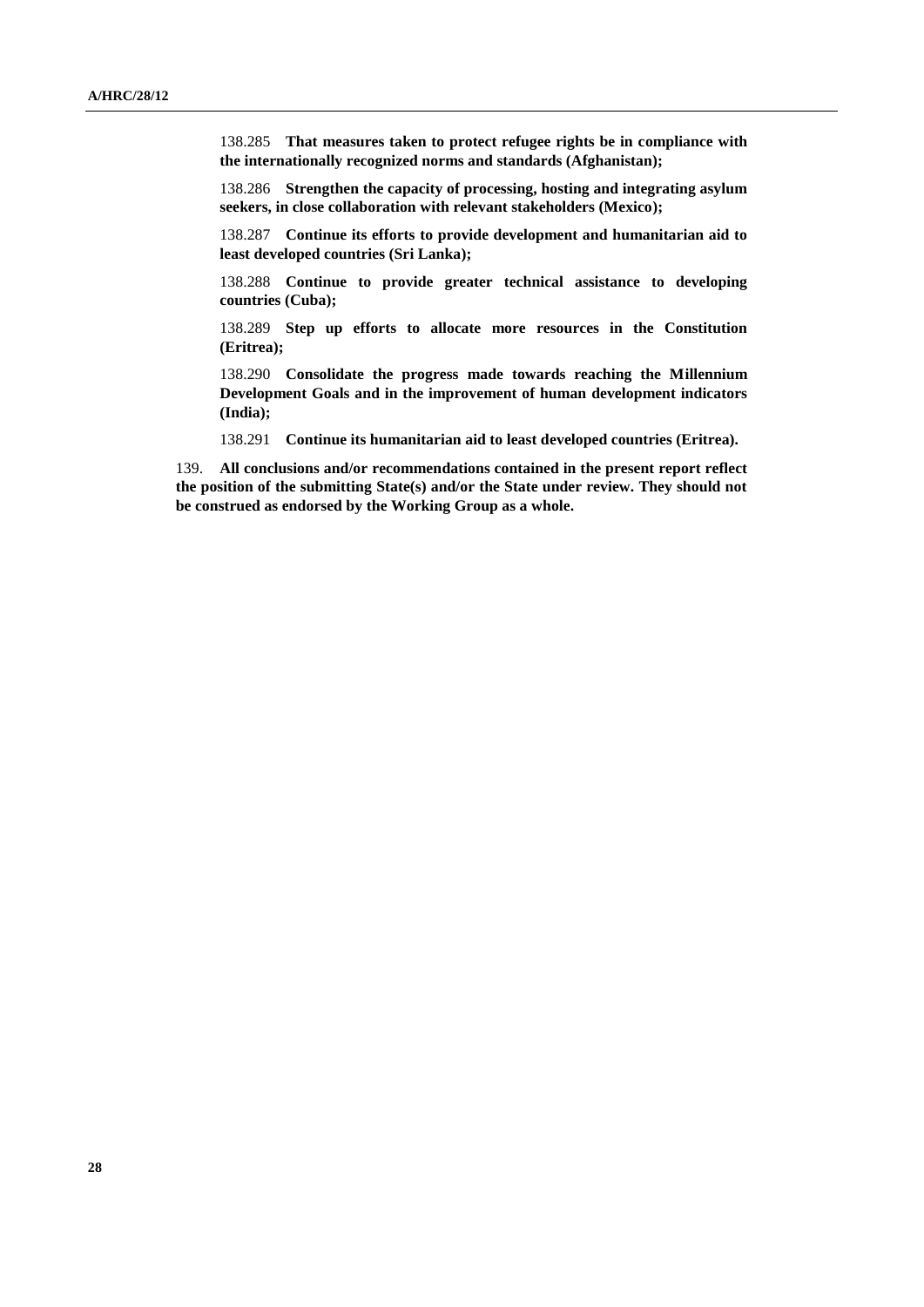### **Annex**

#### **Composition of the delegation**

The delegation of the Islamic Republic of Iran was headed by H.E. Dr. Mohammad Javad Ardeshir Larijani, Secretary General of the High Council for Human Rights and advisor to the Chief of the Judiciary on International Affairs, and composed of the following:

- H.E. Mr. Mohsen Naziri Asl, Ambassador, Permanent Representative, Permanent Mission of the Islamic Republic of Iran, Geneva;
- H.E. Mr. (Hojatolislam) Hadi Sadeghi, Deputy of the Judiciary on Cultural Affairs;
- H.E. Dr. Khosrow Hakimi, Deputy Secretary of the High Council for Human Rights and advisor to the Chief of the Judiciary;
- H.E. Mr. Hossein Ali Amiri, Acting Minister, Ministry of Interior;
- H.E. Dr. Mohammad Taghi Hosseini, Acting Minister for International Affairs, Ministry of Cooperatives, Labour and Social Welfare;
- Mr. Hossein Entezami, Deputy on Press Affairs, Ministry of Culture and Islamic Guidance;
- H.E. Mr. Kazem Gharib Abadi, Deputy Secretary General of the High Council for Human Rights on International Affairs;
- H.E. Mr.Seyed Ali Raeisolsadati, Deputy on Coordination, Ministry of Justice;
- Mr. Jamal Ansari, Chief of Justice of Qazvin;
- Mr. Hassan Rahimi, Director General for Public Relations and Protocol of the Judiciary;
- Mr. Seyed Mohammad Mir-Zamani Dekhordi, Advisor, Secretary of the High Council for Human Rights;
- Mr. Ahmad Bina, Advisor, Secretary of the High Council for Human Rights;
- Mr. Mohsen Ghanei, Third Counsellor, Permanent Mission of the Islamic Republic of Iran, Geneva;
- Mr. Mohammad Zareain, First Secretary, Permanent Mission of the Islamic Republic of Iran, Geneva;
- Ms. Zahra Ershadi, Second Secretary, Permanent Mission of the Islamic Republic of Iran, Geneva;
- Ms. Behrokh Roihani Ardeshiri;
- Mr. Hassan Dayai-Fard, Chief of Staff to the Head of the High Council for Human Rights;
- Mr. Meysam Eslampanah, Expert, High Council for Human Rights;
- Mr. Hamed Esmaeilpour, Expert, Ministry of Foreign Affairs of the Islamic Republic of Iran;
- Mohsen Mehrzad, Expert, High Council for Human Rights;
- Mr. Amir Hossein Shahmir, Interpreter;